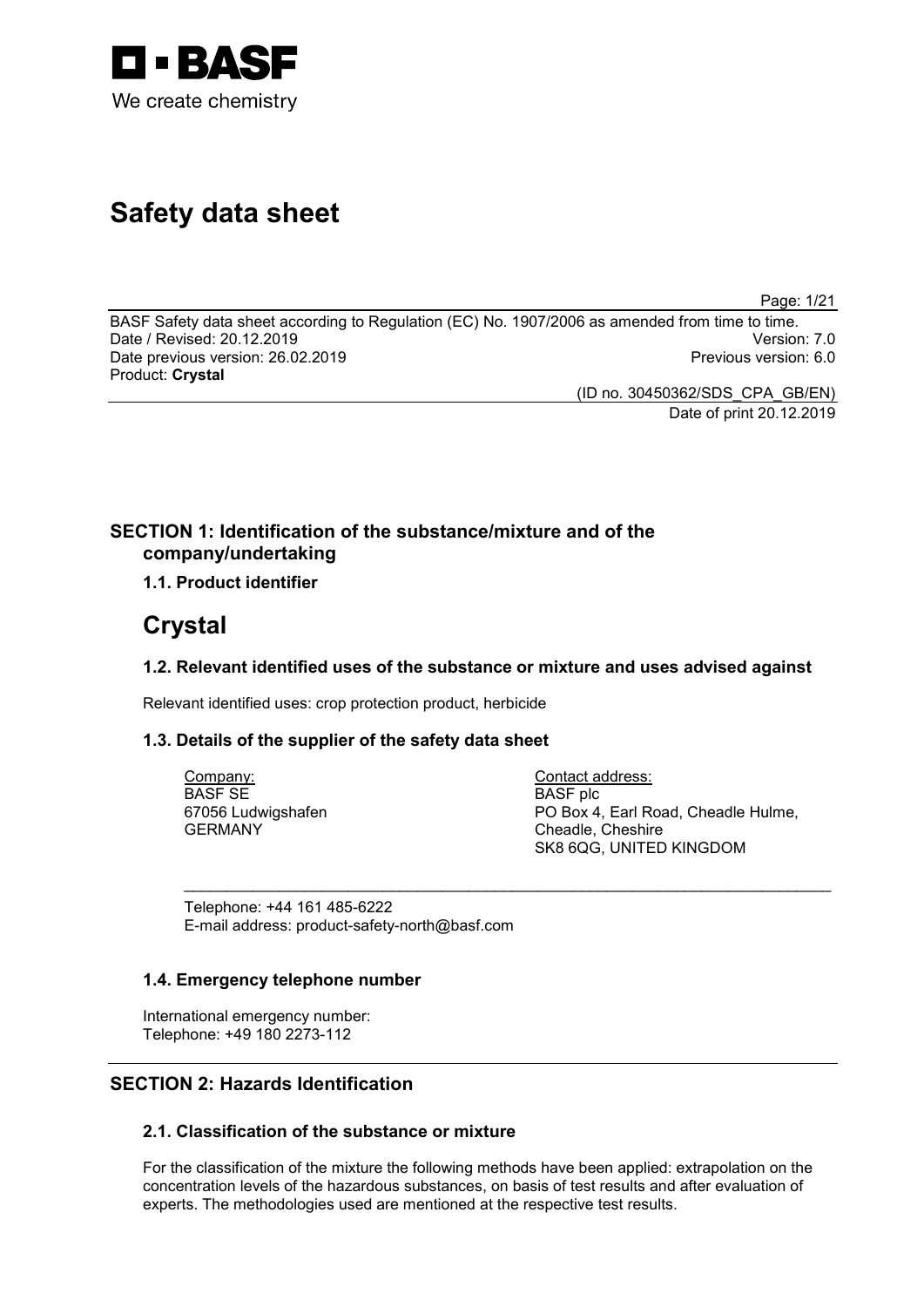Page: 2/21

BASF Safety data sheet according to Regulation (EC) No. 1907/2006 as amended from time to time. Date / Revised: 20.12.2019 Version: 7.0 Date previous version: 26.02.2019 Product: **Crystal**

> (ID no. 30450362/SDS\_CPA\_GB/EN) Date of print 20.12.2019

#### According to Regulation (EC) No 1272/2008 [CLP]

Asp. Tox. 1 Acute Tox. 4 (oral) Skin Corr./Irrit. 2 Aquatic Acute 1 Aquatic Chronic 1

H315, H302, H304, H400, H410, EUH401

For the classifications not written out in full in this section the full text can be found in section 16.

#### **2.2. Label elements**

Globally Harmonized System (GHS) in accordance with UK regulations.

Pictogram:



Signal Word: Danger

| Hazard Statement:               |                                                                                              |
|---------------------------------|----------------------------------------------------------------------------------------------|
| H315                            | Causes skin irritation.                                                                      |
| H302                            | Harmful if swallowed.                                                                        |
| H304                            | May be fatal if swallowed and enters airways.                                                |
| H400                            | Very toxic to aquatic life.                                                                  |
| H410                            | Very toxic to aquatic life with long lasting effects.                                        |
| <b>EUH401</b>                   | To avoid risks to human health and the environment, comply with the<br>instructions for use. |
| <b>Precautionary Statement:</b> |                                                                                              |

| P <sub>101</sub> | If medical advice is needed, have product container or label at hand. |
|------------------|-----------------------------------------------------------------------|
| P <sub>102</sub> | Keep out of reach of children.                                        |
| P <sub>103</sub> | Read label before use.                                                |

|                  | Precautionary Statements (Prevention):                  |  |
|------------------|---------------------------------------------------------|--|
| P <sub>264</sub> | Wash contaminated body parts thoroughly after handling. |  |

- P270 Do not eat, drink or smoke when using this product.<br>P280 Wear protective gloves.
- Wear protective gloves.

Precautionary Statements (Response):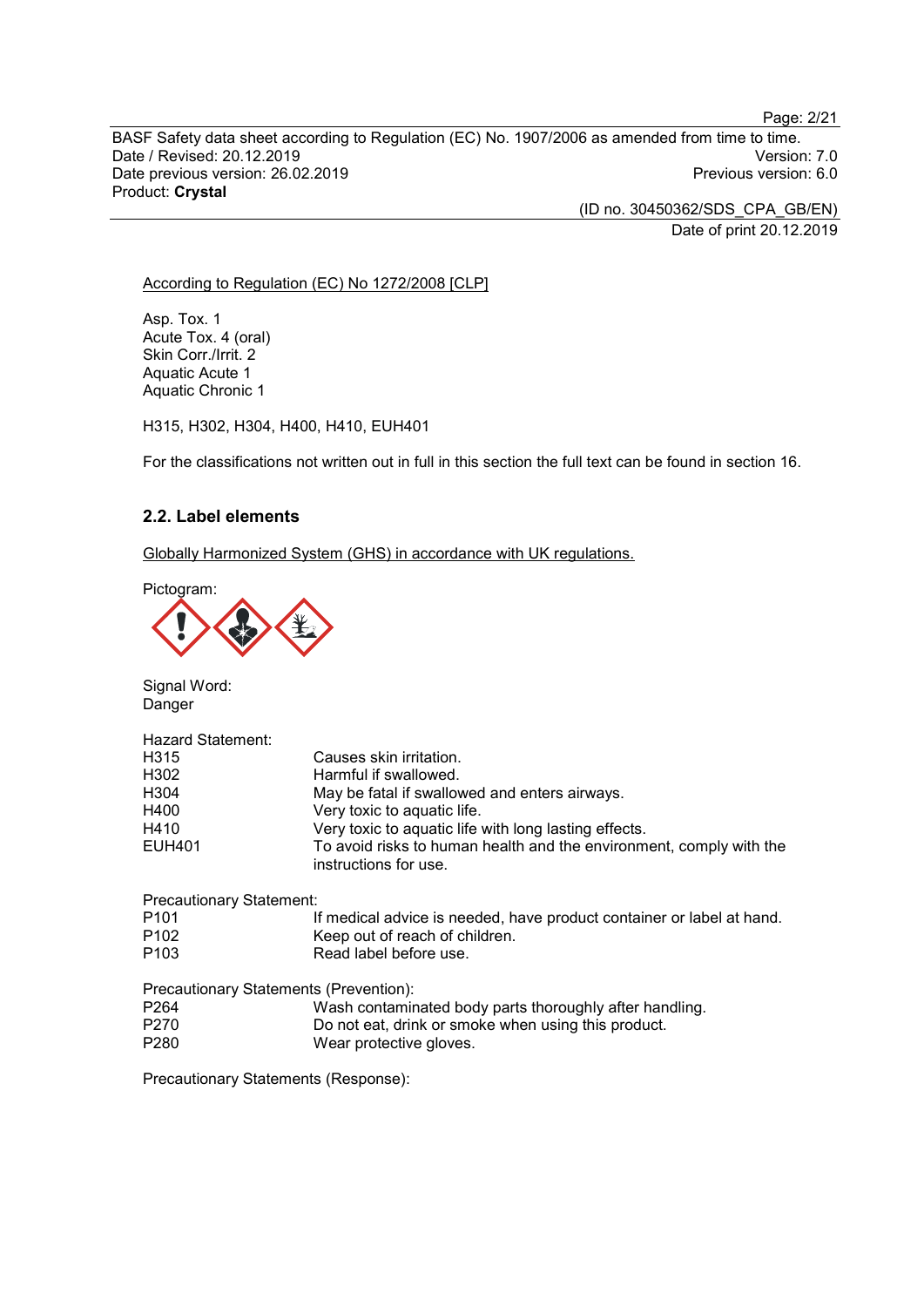Page: 3/21

BASF Safety data sheet according to Regulation (EC) No. 1907/2006 as amended from time to time. Date / Revised: 20.12.2019 Version: 7.0 Date previous version: 26.02.2019 Product: **Crystal**

(ID no. 30450362/SDS\_CPA\_GB/EN)

Date of print 20.12.2019

| $P301 + P310$                        | IF SWALLOWED: Immediately call a POISON CENTER or<br>doctor/physician.                                                                                                                      |  |
|--------------------------------------|---------------------------------------------------------------------------------------------------------------------------------------------------------------------------------------------|--|
| $P303 + P352$                        | IF ON SKIN (or hair): Wash with plenty of soap and water.                                                                                                                                   |  |
| P330                                 | Rinse mouth.                                                                                                                                                                                |  |
| P331                                 | Do NOT induce vomiting.                                                                                                                                                                     |  |
| $P332 + P313$                        | If skin irritation occurs: Get medical advice/attention.                                                                                                                                    |  |
| $P362 + P364$                        | Take off contaminated clothing and wash it before reuse.                                                                                                                                    |  |
| P391                                 | Collect spillage.                                                                                                                                                                           |  |
| Precautionary Statements (Storage):  |                                                                                                                                                                                             |  |
| P405                                 | Store locked up.                                                                                                                                                                            |  |
| Precautionary Statements (Disposal): |                                                                                                                                                                                             |  |
| P <sub>501</sub>                     | Dispose of contents/container to a licensed hazardous-waste disposal<br>contractor or collection site except for empty clean containers which can<br>be disposed of as non-hazardous waste. |  |

Labeling of special preparations (GHS):

EUH208: May produce an allergic reaction. Contains: pendimethalin (ISO); N-(1-ethylpropyl)-2,6 dinitro-3,4-xylidine, flufenacet (ISO); N-(4-fluorophenyl)-N-isopropyl-2-(5-trifluoromethyl- [1,3,4]thiadiazol-2-yloxy)acetamide, benzaldehyde, Octanal

#### According to Regulation (EC) No 1272/2008 [CLP]

Hazard determining component(s) for labelling: pendimethalin (ISO); N-(1-ethylpropyl)-2,6-dinitro-3,4-xylidine, flufenacet (ISO); N-(4-fluorophenyl)-N-isopropyl-2-(5-trifluoromethyl-[1,3,4]thiadiazol-2 yloxy)acetamide, Solvent naphtha (petroleum), heavy arom.; Kerosine — unspecified; [A complex combination of hydrocarbons obtained from distillation of aromatic streams. It consists predominantly of aromatic hydrocarbons having carbon numbers predominantly in the range of C9 thro ugh C16 and boiling in the range of approximately 165 oC to 290 oC (330 oF to 554 oF).], 2-methylnaphthalene, Naphthalene, 1-methyl-, Benzenesulfonic acid, mono-C11-13-branched alkyl derivs., calcium salts, biphenyl

#### **2.3. Other hazards**

According to Regulation (EC) No 1272/2008 [CLP]

See section 12 - Results of PBT and vPvB assessment.

If applicable information is provided in this section on other hazards which do not result in classification but which may contribute to the overall hazards of the substance or mixture.

## **SECTION 3: Composition/Information on Ingredients**

## **3.1. Substances**

Not applicable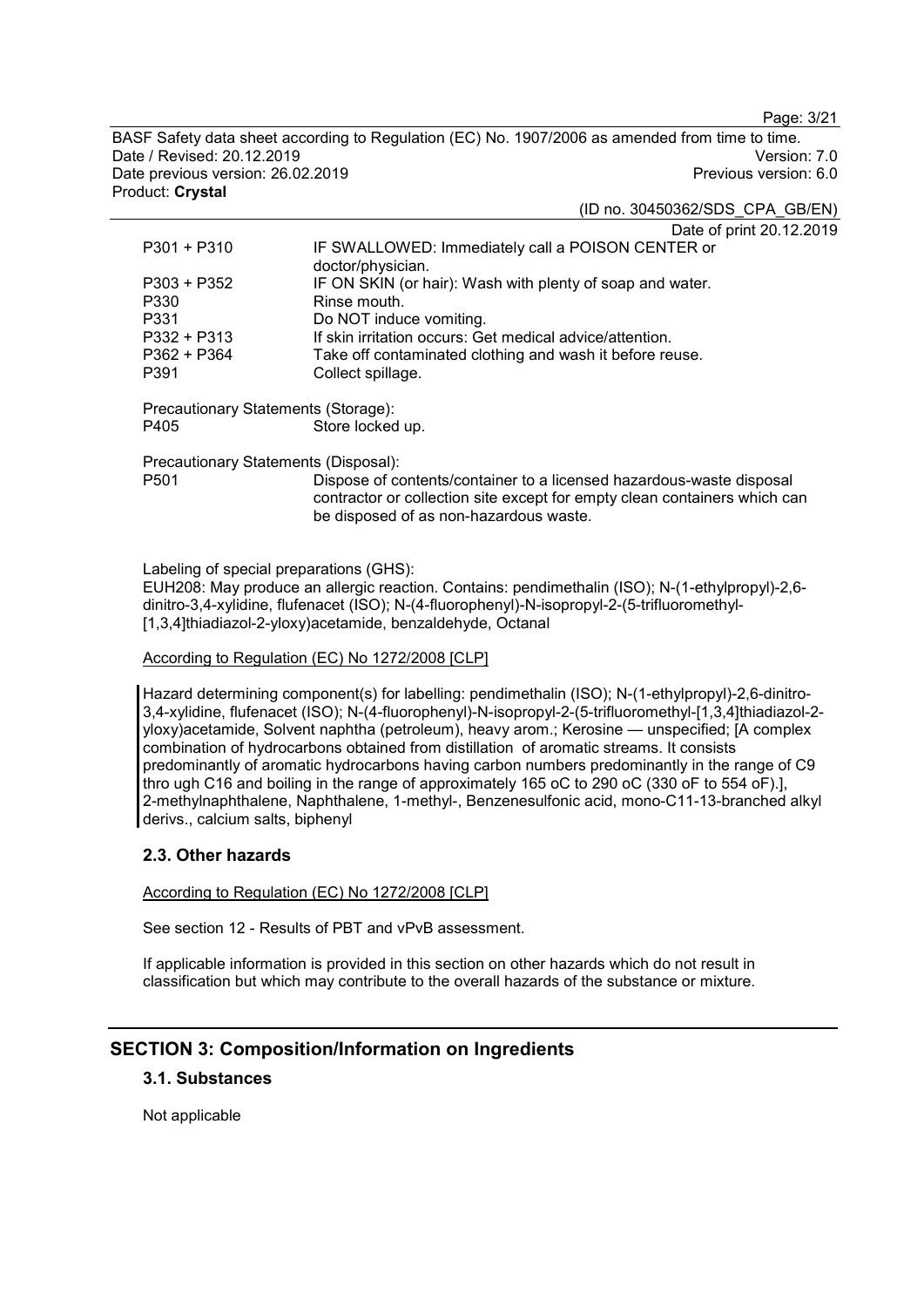Page: 4/21

BASF Safety data sheet according to Regulation (EC) No. 1907/2006 as amended from time to time. Date / Revised: 20.12.2019 Version: 7.0 Date previous version: 26.02.2019 Product: **Crystal**

> (ID no. 30450362/SDS\_CPA\_GB/EN) Date of print 20.12.2019

### **3.2. Mixtures**

#### Chemical nature

crop protection product, herbicide, Emulsifiable concentrate (EC)

Hazardous ingredients (GHS) according to Regulation (EC) No. 1272/2008

pendimethalin (ISO); N-(1-ethylpropyl)-2,6-dinitro-3,4-xylidine Content (W/W): 28.3 % CAS Number: 40487-42-1 EC-Number: 254-938-2 INDEX-Number: 609-042-00-X

Skin Sens. 1 Aquatic Acute 1 Aquatic Chronic 1 M-factor acute: 100 M-factor chronic: 10 H317, H400, H410

Differing classification according to current knowledge and the criteria given in Annex I of Regulation (EC) No. 1272/2008 Skin Sens. 1B Aquatic Acute 1 Aquatic Chronic 1

flufenacet (ISO); N-(4-fluorophenyl)-N-isopropyl-2-(5-trifluoromethyl-[1,3,4]thiadiazol-2 yloxy)acetamide

Content (W/W): 5.66 % CAS Number: 142459-58-3 INDEX-Number: 613-164-00-9 Acute Tox. 4 (oral) Skin Sens. 1 STOT RE (Central nervous system) 2 Aquatic Acute 1 Aquatic Chronic 1 M-factor acute: 100 M-factor chronic: 100 H302, H317, H373, H400, H410

Solvent naphtha (petroleum), heavy arom.; Kerosine — unspecified; [A complex combination of hydrocarbons obtained from distillation of aromatic streams. It consists predominantly of aromatic hydrocarbons having carbon numbers predominantly in the range of C9 thro ugh C16 and boiling in the range of approximately 165 oC to 290 oC (330 oF to 554 oF).]

> Content (W/W): < 55 % CAS Number: 64742-94-5 REACH registration number: 01- 2119451097-39

Asp. Tox. 1 Aquatic Chronic 2 H304, H411 EUH066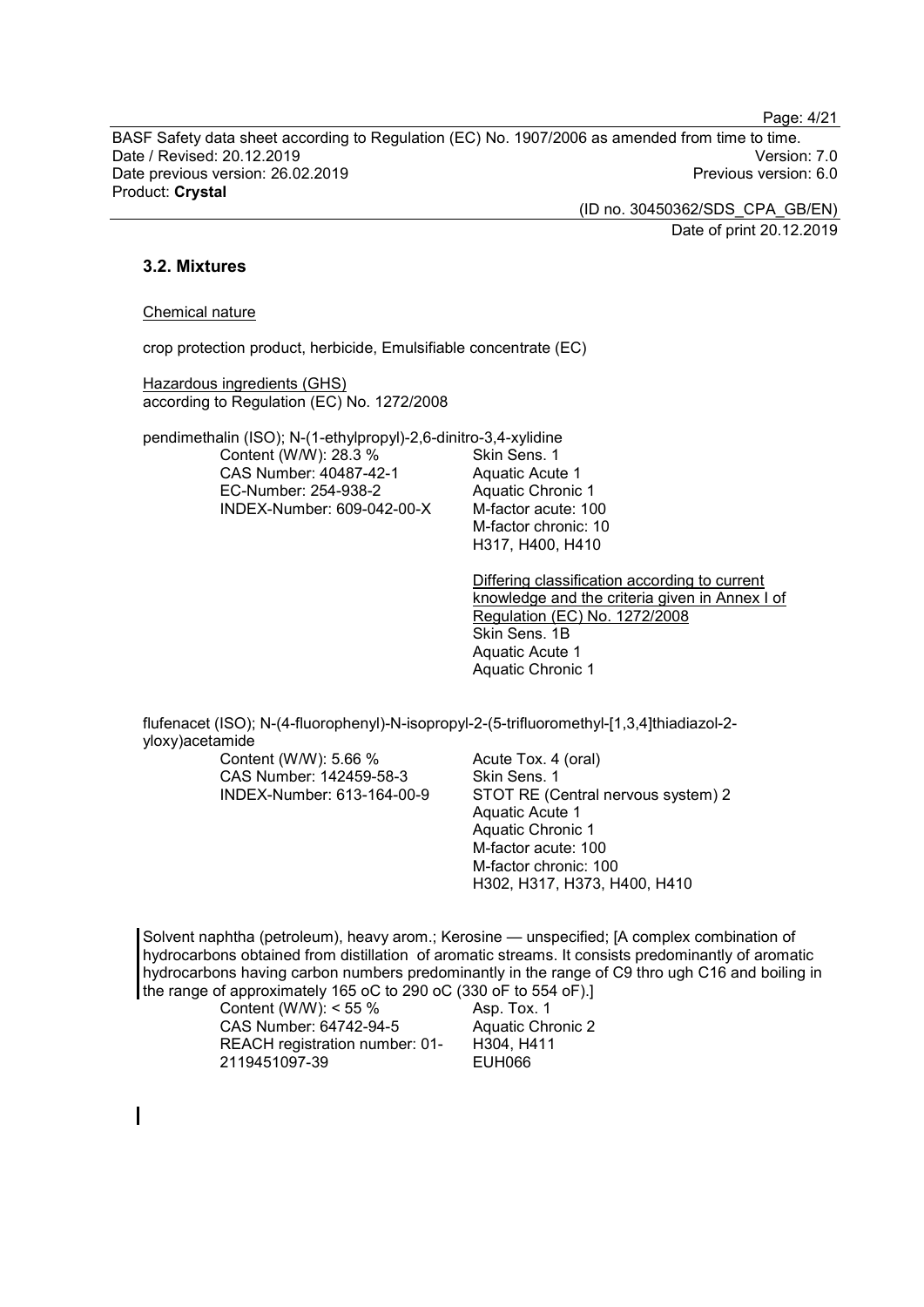Page: 5/21

BASF Safety data sheet according to Regulation (EC) No. 1907/2006 as amended from time to time.<br>Date / Revised: 20.12.2019 Version: 7.0 Date / Revised: 20.12.2019 Version: 7.0 Date previous version: 26.02.2019 Previous version: 6.0 Product: **Crystal**

(ID no. 30450362/SDS\_CPA\_GB/EN)

Date of print 20.12.2019

| 2-methylnaphthalene |                                                                                                                                        |                                                                               |
|---------------------|----------------------------------------------------------------------------------------------------------------------------------------|-------------------------------------------------------------------------------|
|                     | Content (W/W): $<$ 25 %<br><b>CAS Number: 91-57-6</b><br>EC-Number: 202-078-3<br><b>REACH registration number:</b><br>01-2119489455-25 | Acute Tox. 4 (oral)<br><b>Aquatic Chronic 2</b><br>H302, H411                 |
|                     | Naphthalene, 1-methyl-                                                                                                                 |                                                                               |
|                     | Content (W/W): $<$ 15 %<br>CAS Number: 90-12-0<br>EC-Number: 201-966-8<br>REACH registration number: 01-<br>2119489997-0               | Acute Tox. 4 (oral)<br>Aquatic Chronic 2<br>H302, H411                        |
|                     | Benzenesulfonic acid, mono-C11-13-branched alkyl derivs., calcium salts                                                                |                                                                               |
|                     | Content (W/W): $<$ 5 %                                                                                                                 | Acute Tox. 4 (dermal)                                                         |
|                     | CAS Number: 68953-96-8                                                                                                                 | Skin Corr./Irrit. 2                                                           |
|                     | EC-Number: 273-234-6                                                                                                                   | Eye Dam./Irrit. 1                                                             |
|                     | REACH registration number: 01-<br>2119964467-24                                                                                        | <b>Aquatic Chronic 2</b><br>H318, H315, H312, H411                            |
|                     |                                                                                                                                        |                                                                               |
|                     | Poly(oxy-1,2-ethanediyl), .alpha.-tridecyl-.omega.-hydroxy-                                                                            |                                                                               |
|                     | Content (W/W): $<$ 5 %                                                                                                                 | Acute Tox. 4 (oral)                                                           |
|                     | CAS Number: 24938-91-8                                                                                                                 | Eye Dam./Irrit. 1                                                             |
|                     |                                                                                                                                        | H318, H302                                                                    |
| biphenyl            |                                                                                                                                        |                                                                               |
|                     | Content (W/W): $<$ 5 %                                                                                                                 | Skin Corr./Irrit. 2                                                           |
|                     | <b>CAS Number: 92-52-4</b>                                                                                                             | Eye Dam./Irrit. 2                                                             |
|                     | EC-Number: 202-163-5                                                                                                                   | STOT SE 3 (irr. to respiratory syst.)                                         |
|                     | REACH registration number: 01-                                                                                                         | Aquatic Acute 1                                                               |
|                     | 2119480408-33                                                                                                                          | <b>Aquatic Chronic 1</b>                                                      |
|                     | INDEX-Number: 601-042-00-8                                                                                                             | M-factor acute: 1                                                             |
|                     |                                                                                                                                        | M-factor chronic: 1<br>H319, H315, H335, H400, H410                           |
|                     |                                                                                                                                        |                                                                               |
| 2-methylpropan-1-ol |                                                                                                                                        |                                                                               |
|                     | Content (W/W): $<$ 5 %                                                                                                                 | Flam. Liq. 3                                                                  |
|                     | <b>CAS Number: 78-83-1</b>                                                                                                             | Skin Corr./Irrit. 2                                                           |
|                     | EC-Number: 201-148-0                                                                                                                   | Eye Dam./Irrit. 1                                                             |
|                     | REACH registration number: 01-<br>2119484609-23                                                                                        | STOT SE 3 (drowsiness and dizziness)<br>STOT SE 3 (irr. to respiratory syst.) |
|                     |                                                                                                                                        | H226, H318, H315, H336, H335                                                  |
|                     |                                                                                                                                        |                                                                               |
|                     |                                                                                                                                        |                                                                               |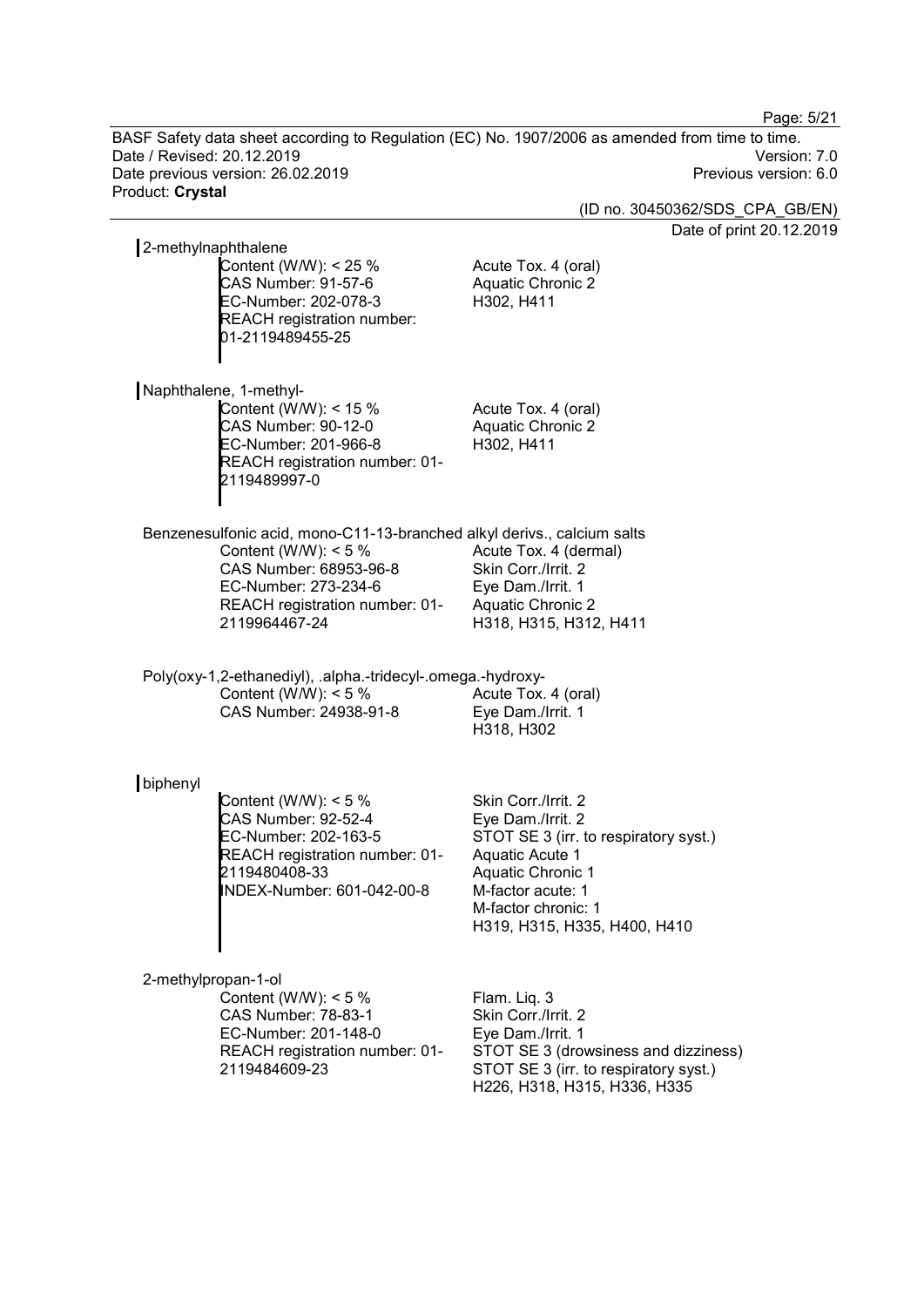Page: 6/21

BASF Safety data sheet according to Regulation (EC) No. 1907/2006 as amended from time to time. Date / Revised: 20.12.2019 Version: 7.0 Date previous version: 26.02.2019 Product: **Crystal**

(ID no. 30450362/SDS\_CPA\_GB/EN)

Date of print 20.12.2019

#### benzaldehyde

Content (W/W):  $< 1$  % CAS Number: 100-52-7 EC-Number: 202-860-4 REACH registration number: 01- 2119455540-44 INDEX-Number: 605-012-00-5

Acute Tox. 4 (oral) Skin Sens. 1 H302, H317

Pitch, coal tar, high-temp.; Pitch; [The residue from the distillation of high temperature coal tar. A black solid with an approximate softening point from 30 oC to 180 oC (86oF to 356oF). Composed primarily of a complex mixture of three or more membered condensed ring aromatic hydrocarbons.]

Content (W/W): < 1 % CAS Number: 85-01-8 EC-Number: 201-581-5 INDEX-Number: 648-055-00-5 Acute Tox. 4 (oral) Aquatic Acute 1 Aquatic Chronic 1 M-factor acute: 10 M-factor chronic: 1 H302, H400, H410

#### naphthalene

Content (W/W):  $< 1 \%$ CAS Number: 91-20-3 EC-Number: 202-049-5 REACH registration number: 01- 2119561346-37 INDEX-Number: 601-052-00-2

Flam. Sol. 2 Acute Tox. 4 (oral) Carc. 2 Aquatic Acute 1 Aquatic Chronic 1 M-factor acute: 1 M-factor chronic: 1 H228, H302, H351, H400, H410

#### **Octanal**

Content (W/W):  $< 1$  % CAS Number: 124-13-0 EC-Number: 204-683-8 REACH registration number: 01- 2119638274-38

Flam. Liq. 3 Skin Corr./Irrit. 2 Eye Dam./Irrit. 2 Skin Sens. 1 Aquatic Chronic 2 H226, H319, H315, H317, H411

For the classifications not written out in full in this section, including the hazard classes and the hazard statements, the full text is listed in section 16.

## **SECTION 4: First-Aid Measures**

#### **4.1. Description of first aid measures**

Show container, label and/or safety data sheet to physician.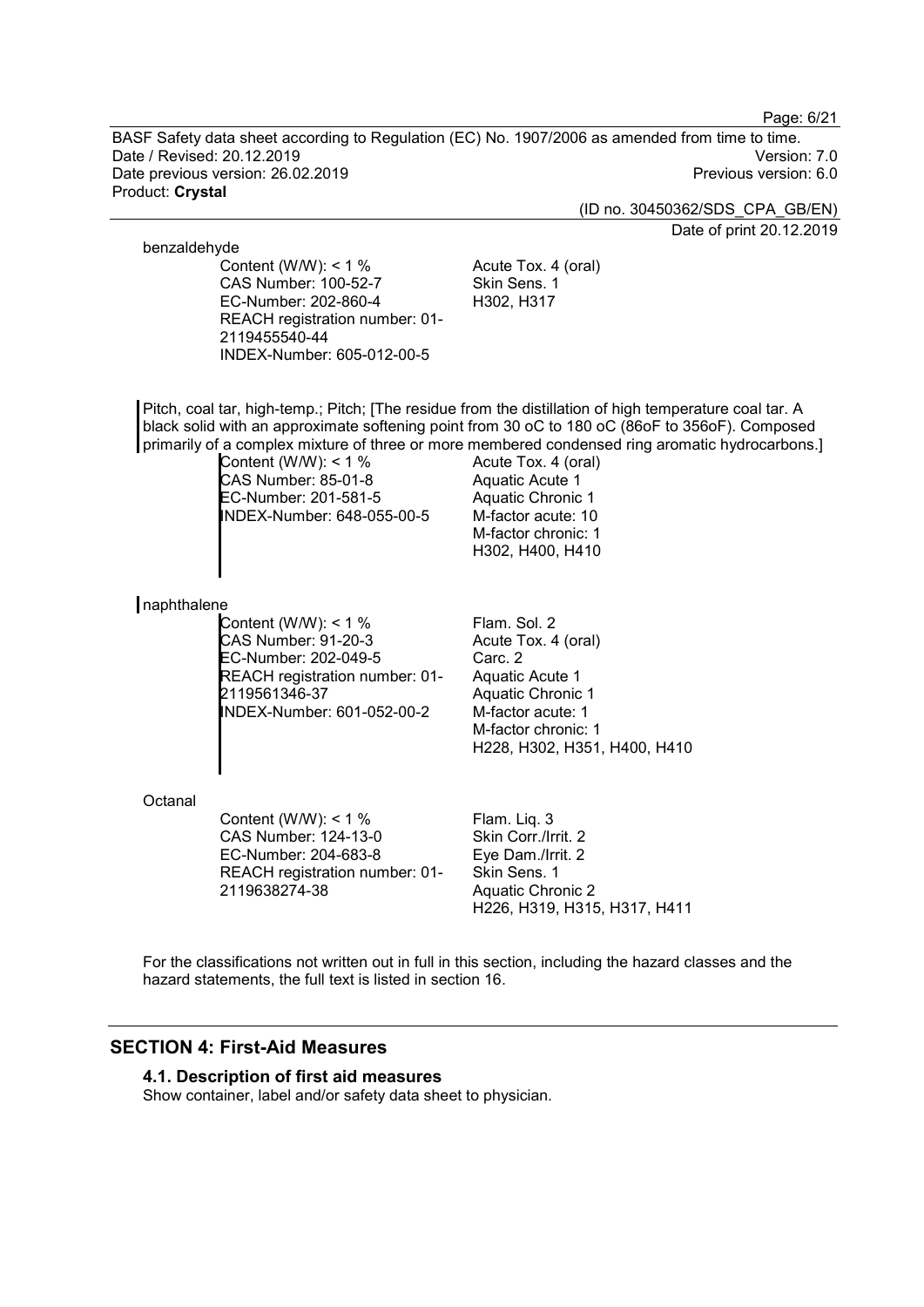Page: 7/21

BASF Safety data sheet according to Regulation (EC) No. 1907/2006 as amended from time to time. Date / Revised: 20.12.2019 Version: 7.0 Date previous version: 26.02.2019 Product: **Crystal**

(ID no. 30450362/SDS\_CPA\_GB/EN)

Date of print 20.12.2019

First aid personnel should pay attention to their own safety. If the patient is likely to become unconscious, place and transport in stable sideways position (recovery position). Immediately remove contaminated clothing.

#### If inhaled:

Keep patient calm, remove to fresh air, seek medical attention.

On skin contact:

Immediately wash thoroughly with soap and water, seek medical attention.

On contact with eyes:

Wash affected eyes for at least 15 minutes under running water with eyelids held open, consult an eye specialist.

On ingestion:

Immediately rinse mouth and then drink 200-300 ml of water, seek medical attention. Do not induce vomiting due to aspiration hazard.

#### **4.2. Most important symptoms and effects, both acute and delayed**

Symptoms: Information, i.e. additional information on symptoms and effects may be included in the GHS labeling phrases available in Section 2 and in the Toxicological assessments available in Section 11., (Further) symptoms and / or effects are not known so far

#### **4.3. Indication of any immediate medical attention and special treatment needed**

Treatment: Treat according to symptoms (decontamination, vital functions), no known specific antidote.

## **SECTION 5: Fire-Fighting Measures**

## **5.1. Extinguishing media**

Suitable extinguishing media: carbon dioxide, foam, dry powder, water spray

#### **5.2. Special hazards arising from the substance or mixture**

carbon monoxide, hydrogen fluoride, Carbon dioxide, nitrogen oxides, sulfur oxides The substances/groups of substances mentioned can be released in case of fire.

#### **5.3. Advice for fire-fighters**

Special protective equipment: Wear self-contained breathing apparatus and chemical-protective clothing.

#### Further information:

Collect contaminated extinguishing water separately, do not allow to reach sewage or effluent systems. Dispose of fire debris and contaminated extinguishing water in accordance with official regulations. In case of fire and/or explosion do not breathe fumes. Keep containers cool by spraying with water if exposed to fire.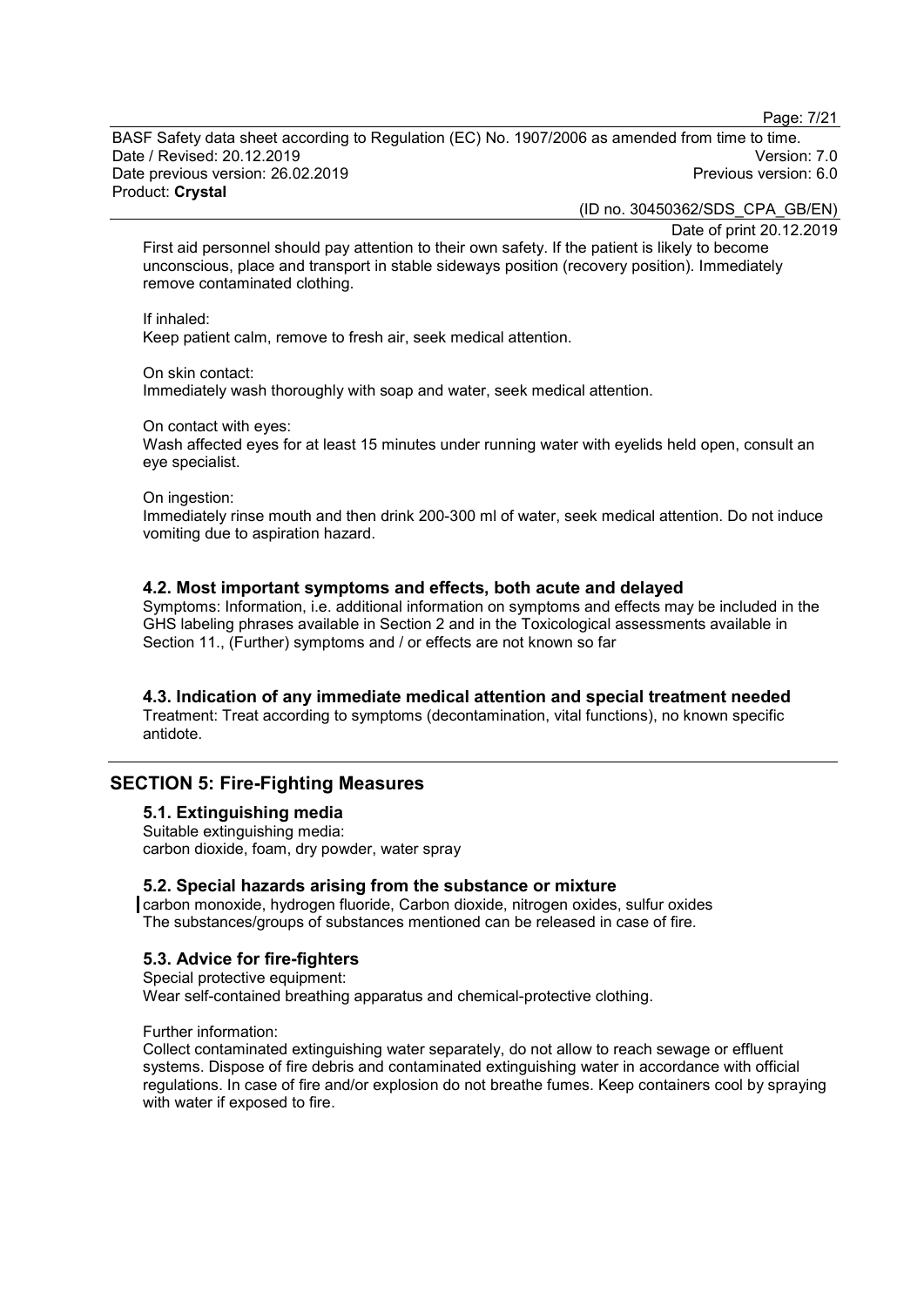Page: 8/21

BASF Safety data sheet according to Regulation (EC) No. 1907/2006 as amended from time to time. Date / Revised: 20.12.2019 Version: 7.0 Date previous version: 26.02.2019 Product: **Crystal**

> (ID no. 30450362/SDS\_CPA\_GB/EN) Date of print 20.12.2019

## **SECTION 6: Accidental Release Measures**

#### **6.1. Personal precautions, protective equipment and emergency procedures**

Do not breathe vapour/spray. Use personal protective clothing. Avoid contact with the skin, eyes and clothing.

#### **6.2. Environmental precautions**

Do not discharge into drains/surface waters/groundwater. Do not discharge into the subsoil/soil.

Do not allow contamination of public drains or surface or ground waters. Inform local water plc if spillage enters drains and the Environment Agency (England & Wales), the Scottish Environmental Protection Agency (Scotland), or the Environment and Heritage Service (Northern Ireland) if it enters surface or ground waters. Keep people and animals away.

#### **6.3. Methods and material for containment and cleaning up**

For small amounts: Pick up with suitable absorbent material (e.g. sand, sawdust, general-purpose binder, kieselguhr).

For large amounts: Dike spillage. Pump off product.

Dispose of absorbed material in accordance with regulations. Collect waste in suitable containers, which can be labeled and sealed. Clean contaminated floors and objects thoroughly with water and detergents, observing environmental regulations.

#### **6.4. Reference to other sections**

Information regarding exposure controls/personal protection and disposal considerations can be found in section 8 and 13.

## **SECTION 7: Handling and Storage**

#### **7.1. Precautions for safe handling**

No special measures necessary if stored and handled correctly. Ensure thorough ventilation of stores and work areas. When using do not eat, drink or smoke. Hands and/or face should be washed before breaks and at the end of the shift.

Protection against fire and explosion:

Vapours may form ignitable mixture with air. Prevent electrostatic charge - sources of ignition should be kept well clear - fire extinguishers should be kept handy.

#### **7.2. Conditions for safe storage, including any incompatibilities**

Segregate from foods and animal feeds.

Further information on storage conditions: Keep away from heat. Protect from direct sunlight.

Protect from temperatures above: 40 °C

Changes in the properties of the product may occur if substance/product is stored above indicated temperature for extended periods of time.

#### **7.3. Specific end use(s)**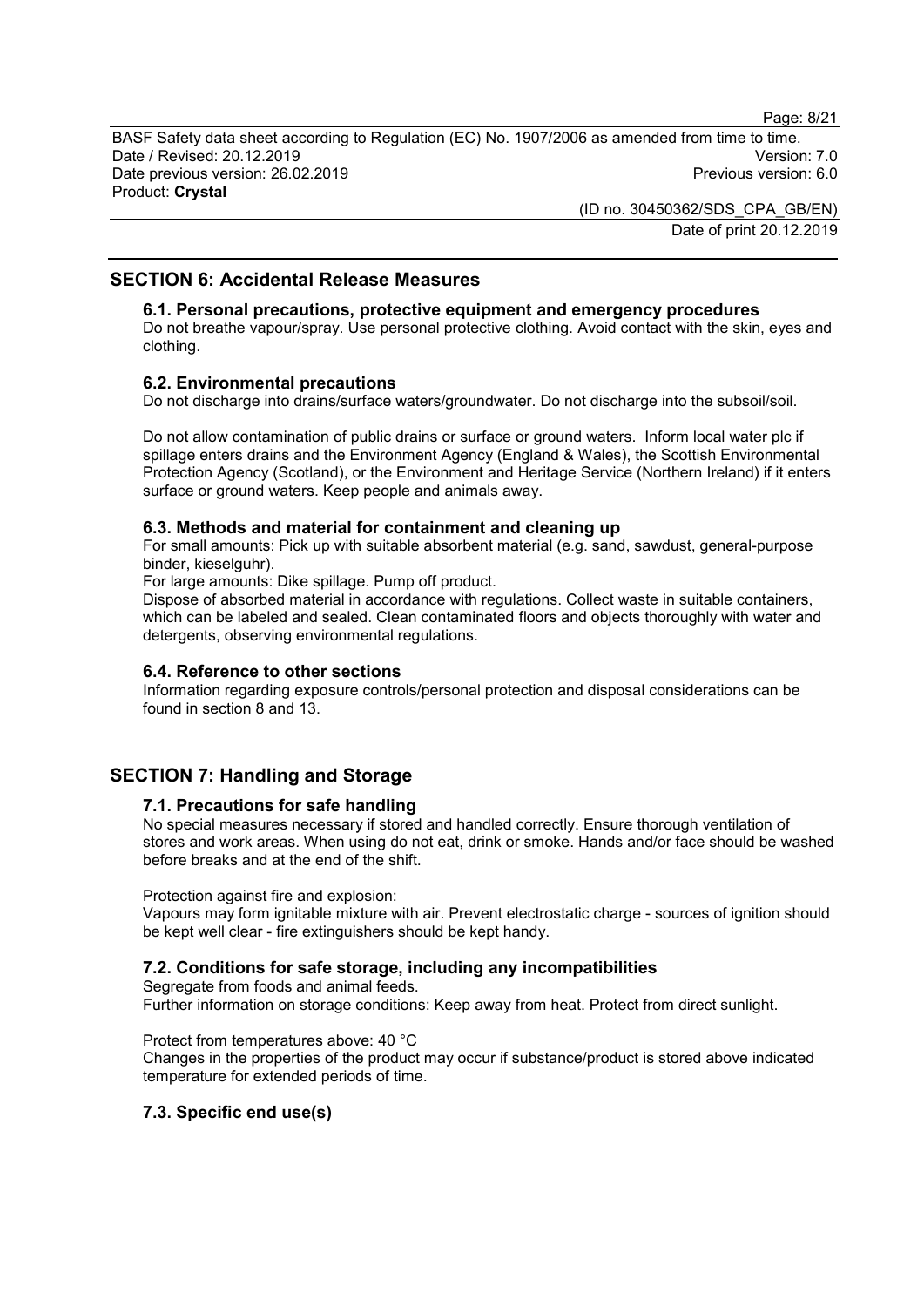Page: 9/21

BASF Safety data sheet according to Regulation (EC) No. 1907/2006 as amended from time to time. Date / Revised: 20.12.2019 Version: 7.0 Date previous version: 26.02.2019 Product: **Crystal**

(ID no. 30450362/SDS\_CPA\_GB/EN)

Date of print 20.12.2019

For the relevant identified use(s) listed in Section 1 the advice mentioned in this section 7 is to be observed.

## **SECTION 8: Exposure Controls/Personal Protection**

## **8.1. Control parameters**

Components with occupational exposure limits

78-83-1: 2-methylpropan-1-ol

TWA value 154 mg/m3 ; 50 ppm (WEL/EH 40 (UK)) STEL value 231 mg/m3 ; 75 ppm (WEL/EH 40 (UK))

91-57-6: 2-methylnaphthalene

Skin Designation (Directive 2004/37/EC) The substance can be absorbed through the skin.

Refer to the current edition of HSE Guidance Note EH40 Occupational Exposure Limits (United Kingdom). For normal use and handling refer to the product label/leaflet.

### **8.2. Exposure controls**

#### Personal protective equipment

Respiratory protection:

Suitable respiratory protection for lower concentrations or short-term effect: Combination filter for gases/vapours of organic, inorganic, acid inorganic and alkaline compounds (e.g. EN 14387 Type ABEK).

Hand protection:

Suitable chemical resistant safety gloves (EN 374) also with prolonged, direct contact (Recommended: Protective index 6, corresponding > 480 minutes of permeation time according to EN 374): E.g. nitrile rubber (0.4 mm), chloroprene rubber (0.5 mm), butyl rubber (0.7 mm) etc.

Eye protection: Safety glasses with side-shields (frame goggles) (e.g. EN 166)

Body protection:

Body protection must be chosen depending on activity and possible exposure, e.g. apron, protecting boots, chemical-protection suit (according to EN 14605 in case of splashes or EN ISO 13982 in case of dust).

#### General safety and hygiene measures

The statements on personal protective equipment in the instructions for use apply when handling crop-protection agents in final-consumer packing. Wearing of closed work clothing is recommended. Store work clothing separately. Keep away from food, drink and animal feeding stuffs.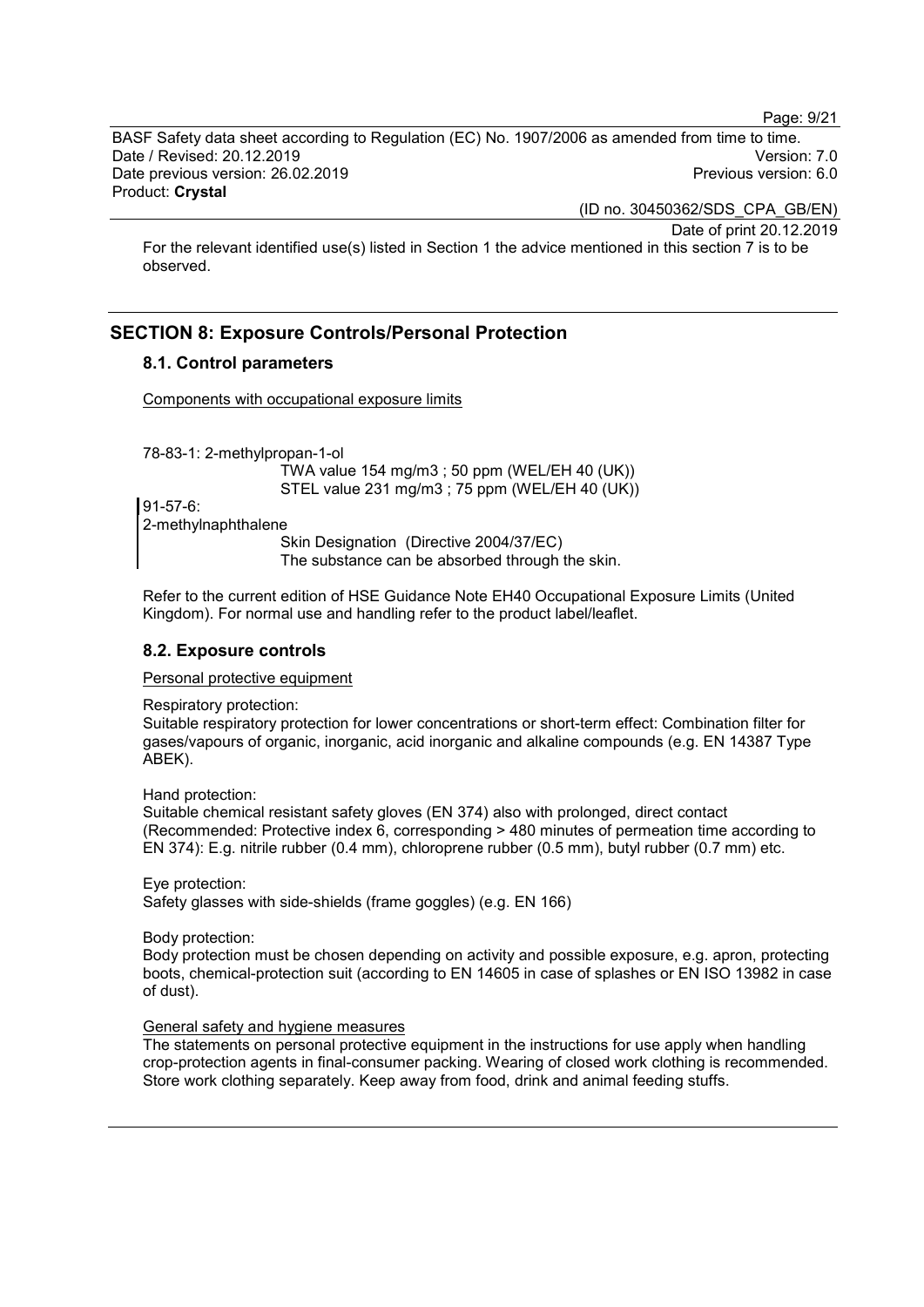Page: 10/21

BASF Safety data sheet according to Regulation (EC) No. 1907/2006 as amended from time to time. Date / Revised: 20.12.2019 Version: 7.0 Date previous version: 26.02.2019 Product: **Crystal**

(ID no. 30450362/SDS\_CPA\_GB/EN)

Date of print 20.12.2019

## **SECTION 9: Physical and Chemical Properties**

## **9.1. Information on basic physical and chemical properties**

| Form:                                               | liquid                                                                                 |                              |
|-----------------------------------------------------|----------------------------------------------------------------------------------------|------------------------------|
| Colour:                                             | amber                                                                                  |                              |
| Odour:                                              | aromatic                                                                               |                              |
| Odour threshold:                                    |                                                                                        |                              |
|                                                     | Not determined due to potential<br>health hazard by inhalation.                        |                              |
| pH value:                                           | approx. $4 - 6$<br>(CIPAC standard water D, 1 %(m),<br>20 °C                           | (pH Meter)                   |
| solidification temperature:                         | approx. -10 °C                                                                         |                              |
|                                                     | Information applies to the solvent.<br>approx. 244 °C                                  |                              |
| onset of boiling:                                   | Information applies to the solvent.                                                    |                              |
| Flash point:                                        | 63.5 °C                                                                                | (DIN EN ISO 13736)           |
| Evaporation rate:                                   |                                                                                        |                              |
|                                                     | not applicable                                                                         |                              |
| Flammability:                                       | not highly flammable                                                                   | (Directive 92/69/EEC, A.12)  |
| Lower explosion limit:                              |                                                                                        |                              |
|                                                     | As a result of our experience with this                                                |                              |
|                                                     | product and our knowledge of its                                                       |                              |
|                                                     | composition we do not expect any                                                       |                              |
|                                                     | hazard as long as the product is used                                                  |                              |
|                                                     | appropriately and in accordance with                                                   |                              |
|                                                     | the intended use.                                                                      |                              |
| Upper explosion limit:                              |                                                                                        |                              |
|                                                     | As a result of our experience with this                                                |                              |
|                                                     | product and our knowledge of its                                                       |                              |
|                                                     | composition we do not expect any                                                       |                              |
|                                                     | hazard as long as the product is used                                                  |                              |
|                                                     | appropriately and in accordance with                                                   |                              |
|                                                     | the intended use.                                                                      |                              |
| Ignition temperature:                               | 377 °C                                                                                 | (Directive 84/449/EEC, A.15) |
| Vapour pressure:                                    | approx. 0.003 kPa<br>(20 °C)                                                           |                              |
|                                                     | Information applies to the solvent.                                                    |                              |
| Density:                                            | approx. 1.06 g/cm3                                                                     | (OECD Guideline 109)         |
|                                                     | (20 °C)                                                                                |                              |
| Relative vapour density (air):                      |                                                                                        |                              |
|                                                     | not applicable                                                                         |                              |
| Solubility in water:                                | emulsifiable                                                                           |                              |
| Partitioning coefficient n-octanol/water (log Kow): |                                                                                        |                              |
|                                                     | not applicable                                                                         |                              |
|                                                     | Thermal decomposition: No decomposition if stored and handled as prescribed/indicated. |                              |
| Viscosity, dynamic:                                 | 11.7 mPa.s                                                                             | (calculated (from kinematic  |
|                                                     | (25 °C)                                                                                | viscosity))                  |
| Explosion hazard:                                   | not explosive                                                                          | (Directive 92/69/EEC, A.14)  |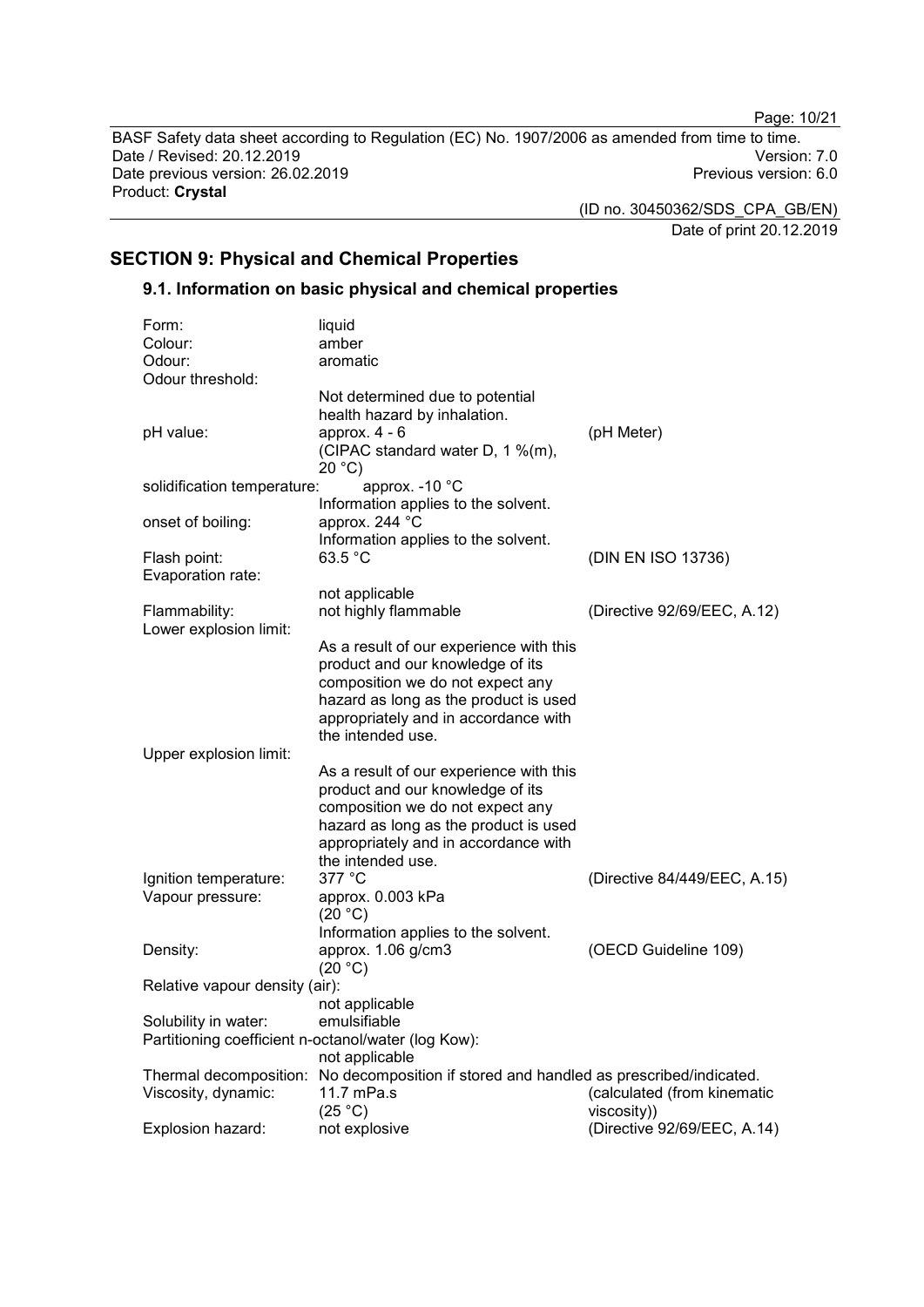Page: 11/21

BASF Safety data sheet according to Regulation (EC) No. 1907/2006 as amended from time to time. Date / Revised: 20.12.2019 Version: 7.0 Date previous version: 26.02.2019 Product: **Crystal**

Fire promoting properties: not fire-propagating (Directive 2004/73/EC, A.21)

### **9.2. Other information**

Other Information:

The product has not been tested. The statement has been derived from substances/products of a similar structure or composition.

## **SECTION 10: Stability and Reactivity**

#### **10.1. Reactivity**

No hazardous reactions if stored and handled as prescribed/indicated.

#### **10.2. Chemical stability**

The product is stable if stored and handled as prescribed/indicated.

#### **10.3. Possibility of hazardous reactions**

No hazardous reactions if stored and handled as prescribed/indicated.

#### **10.4. Conditions to avoid**

See SDS section 7 - Handling and storage.

#### **10.5. Incompatible materials**

Substances to avoid: strong bases, strong oxidizing agents, strong acids

#### **10.6. Hazardous decomposition products**

Hazardous decomposition products: No hazardous decomposition products if stored and handled as prescribed/indicated.

## **SECTION 11: Toxicological Information**

#### **11.1. Information on toxicological effects**

Acute toxicity

Assessment of acute toxicity:

Of moderate toxicity after single ingestion. Virtually nontoxic after a single skin contact. Virtually nontoxic by inhalation. The product has not been tested. The statement has been derived from substances/products of a similar structure or composition.

Experimental/calculated data: LD50 rat (oral): 1,340 mg/kg (OECD Guideline 401) (ID no. 30450362/SDS\_CPA\_GB/EN) Date of print 20.12.2019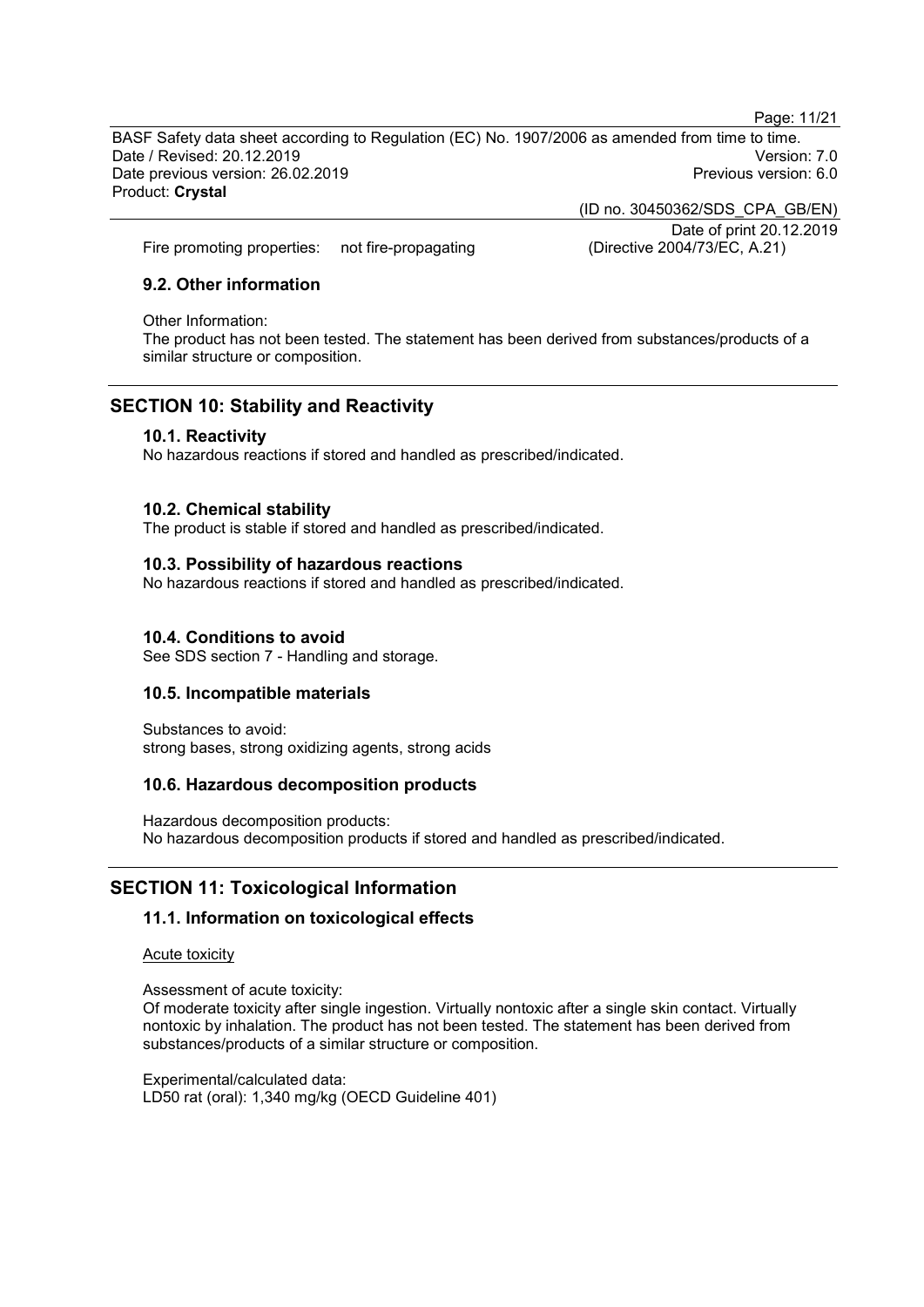Page: 12/21

BASF Safety data sheet according to Regulation (EC) No. 1907/2006 as amended from time to time. Date / Revised: 20.12.2019 Version: 7.0 Date previous version: 26.02.2019 Product: **Crystal**

(ID no. 30450362/SDS\_CPA\_GB/EN)

Date of print 20.12.2019

LC50 rat (by inhalation): > 5.08 mg/l 4 h (OECD Guideline 403) An aerosol was tested.

LD50 rat (dermal): > 4,000 mg/kg (OECD Guideline 402) No mortality was observed.

#### Irritation

Assessment of irritating effects:

Skin contact causes irritation. Not irritating to the eyes. The product has not been tested. The statement has been derived from substances/products of a similar structure or composition.

Experimental/calculated data: Skin corrosion/irritation rabbit: Irritant. (OECD Guideline 404)

Serious eye damage/irritation rabbit: non-irritant (OECD Guideline 405)

#### Respiratory/Skin sensitization

Assessment of sensitization:

There is no evidence of a skin-sensitizing potential. The product has not been tested. The statement has been derived from substances/products of a similar structure or composition.

Experimental/calculated data: modified Buehler test guinea pig: Skin sensitizing effects were not observed in animal studies. (OECD Guideline 406)

#### Germ cell mutagenicity

Assessment of mutagenicity: The product has not been tested. The statement has been derived from the properties of the individual components.

*Information on: benzaldehyde Assessment of mutagenicity: The substance was not mutagenic in bacteria. The substance was mutagenic in a mammalian cell culture test system.*

#### *Information on: naphthalene*

*Assessment of mutagenicity:*

*The substance was not mutagenic in bacteria. The substance was mutagenic in a mammalian cell culture test system. The substance was not mutagenic in a test with mammals. Literature data.* ----------------------------------

#### **Carcinogenicity**

Assessment of carcinogenicity:

The product has not been tested. The statement has been derived from the properties of the individual components.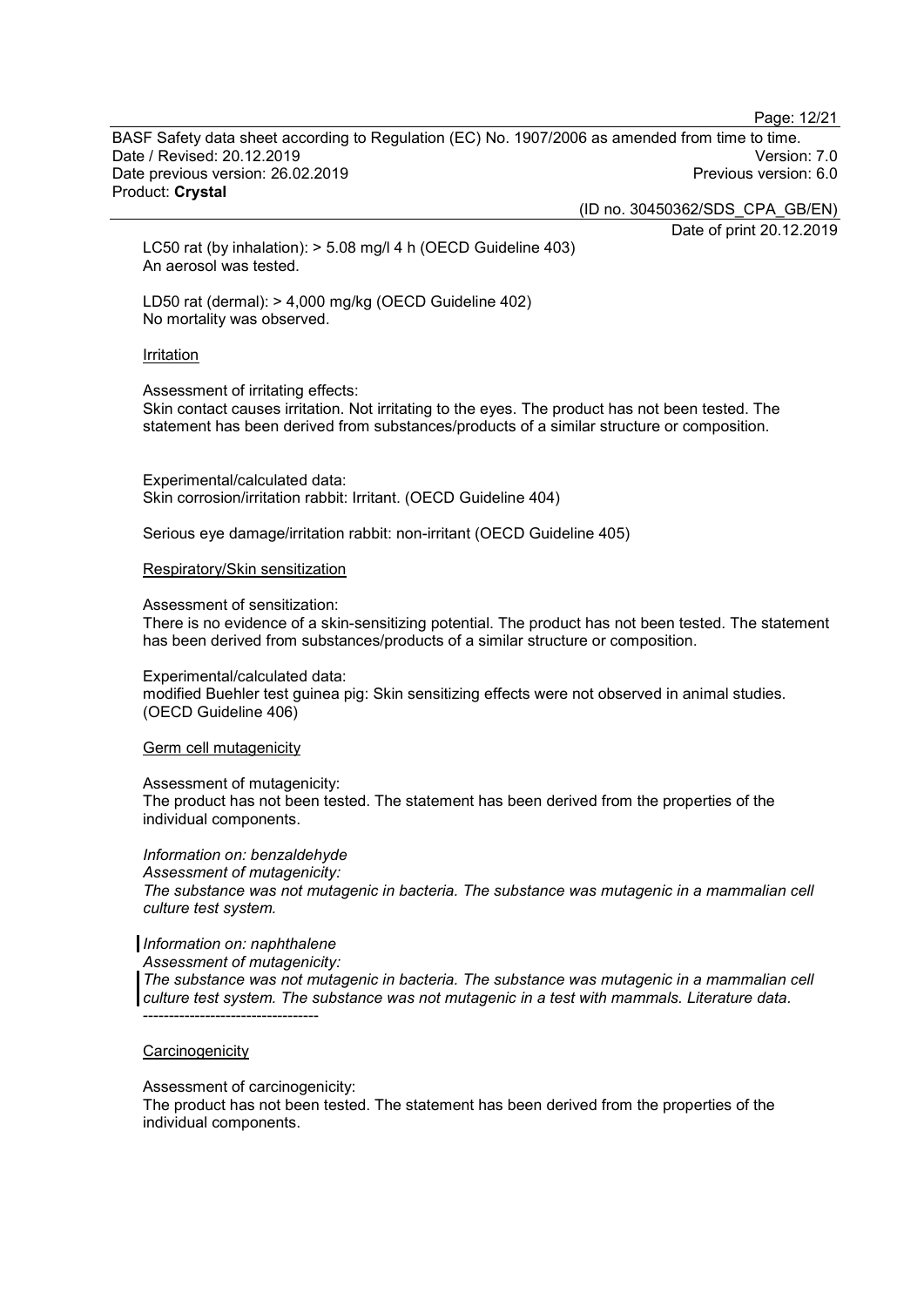Page: 13/21

BASF Safety data sheet according to Regulation (EC) No. 1907/2006 as amended from time to time. Date / Revised: 20.12.2019 Version: 7.0 Date previous version: 26.02.2019 Product: **Crystal**

> (ID no. 30450362/SDS\_CPA\_GB/EN) Date of print 20.12.2019

#### *Information on: pendimethalin (ISO)*

*Assessment of carcinogenicity:*

*In long-term studies in rats the substance induced thyroid tumors. The effect is caused by an animal specific mechanism that has no human counter part. In long-term studies in mice in which the substance was given by feed, a carcinogenic effect was not observed.*

#### *Information on: naphthalene*

*Assessment of carcinogenicity:*

*In long-term studies in rats and mice in which the substance was given by inhalation, a carcinogenic effect was observed. EU-classification The substance was classified as a group 3 carcinogen by the German MAK-Commission (substances for which a suspicion of a carcinogenic potential exists). IARC (International Agency for Research on Cancer) has classified this substance as group 2B (The agent is possibly carcinogenic to humans).*

----------------------------------

#### Reproductive toxicity

#### Assessment of reproduction toxicity:

The product has not been tested. The statement has been derived from the properties of the individual components. The results of animal studies gave no indication of a fertility impairing effect.

#### Developmental toxicity

#### Assessment of teratogenicity:

The product has not been tested. The statement has been derived from the properties of the individual components. Animal studies gave no indication of a developmental toxic effect at doses that were not toxic to the parental animals.

#### Specific target organ toxicity (single exposure)

Assessment of STOT single:

Based on the available information there is no specific target organ toxicity to be expected after a single exposure.

Remarks: The product has not been tested. The statement has been derived from the properties of the individual components.

Repeated dose toxicity and Specific target organ toxicity (repeated exposure)

Assessment of repeated dose toxicity: The product has not been tested. The statement has been derived from the properties of the individual components.

#### *Information on: pendimethalin (ISO); N-(1-ethylpropyl)-2,6-dinitro-3,4-xylidine Assessment of repeated dose toxicity: No substance-specific organtoxicity was observed after repeated administration to animals. Adaptive effects were observed after repeated exposure in animal studies.*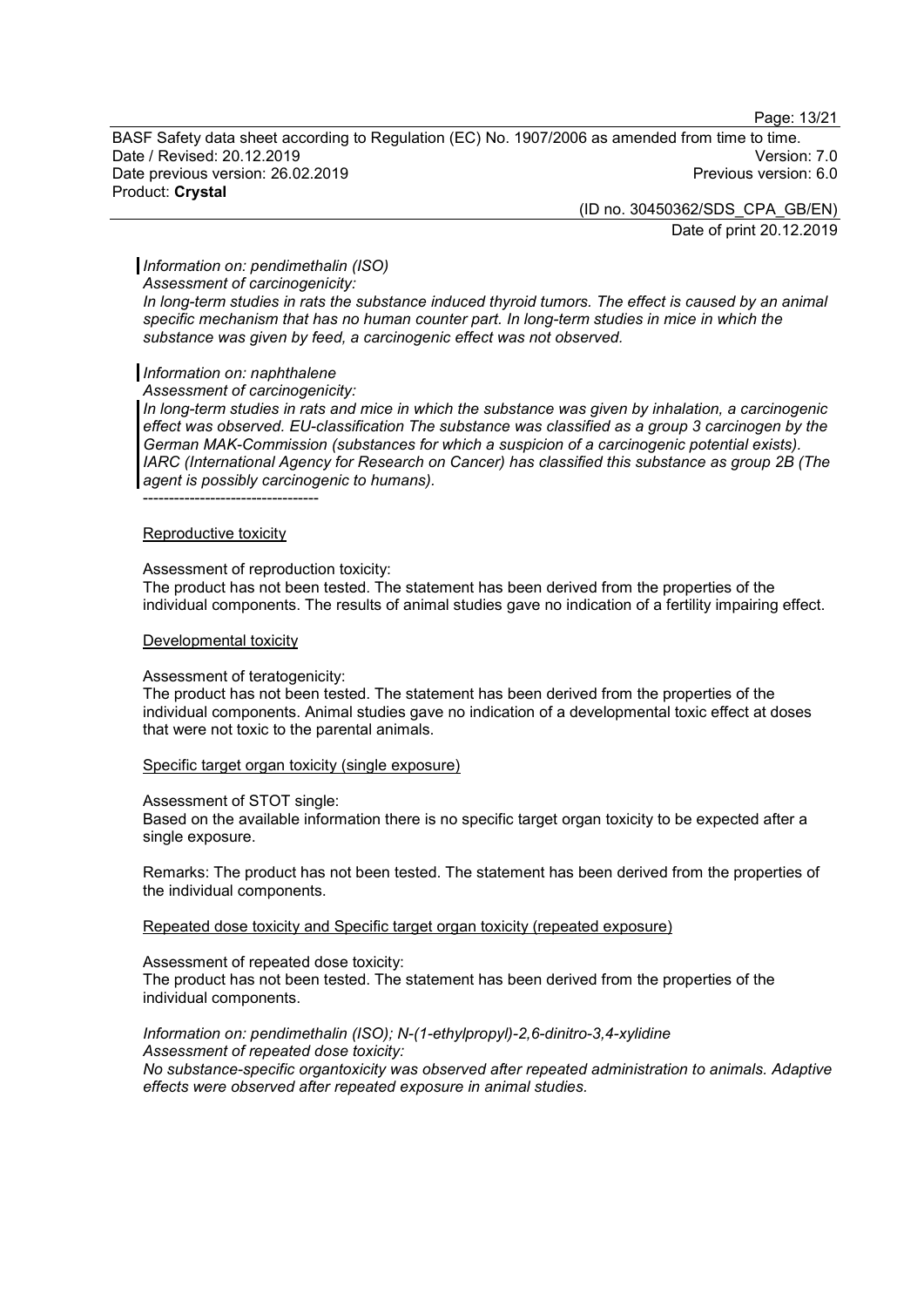Page: 14/21

BASF Safety data sheet according to Regulation (EC) No. 1907/2006 as amended from time to time. Date / Revised: 20.12.2019 Version: 7.0 Date previous version: 26.02.2019 Product: **Crystal**

(ID no. 30450362/SDS\_CPA\_GB/EN)

Date of print 20.12.2019

*Information on: flufenacet (ISO); N-(4-fluorophenyl)-N-isopropyl-2-(5-trifluoromethyl-[1,3,4]thiadiazol-2-yloxy)acetamide*

*Assessment of repeated dose toxicity:*

*Repeated oral exposure may affect certain organs.*

*Information on: Benzenesulfonic acid, mono-C11-13-branched alkyl derivs., calcium salts Assessment of repeated dose toxicity:*

*The product has not been tested. The statement has been derived from substances/products of a similar structure or composition. The substance may cause damage to the kidney after repeated ingestion of high doses, as shown in animal studies.*

#### *Information on: biphenyl*

*Assessment of repeated dose toxicity: The substance may cause damage to the kidney after repeated ingestion of high doses, as shown in animal studies.*

*Information on: benzaldehyde Assessment of repeated dose toxicity: The substance may cause damage to the kidney after repeated ingestion of high doses, as shown in animal studies.*

*Information on: naphthalene*

----------------------------------

*Assessment of repeated dose toxicity:*

*The substance may cause damage to the olfactory epithelium after repeated inhalation.*

#### Aspiration hazard

May also damage the lung at swallowing (aspiration hazard). The product has not been tested. The statement has been derived from the properties of the individual components.

Other relevant toxicity information

Misuse can be harmful to health.

## **SECTION 12: Ecological Information**

#### **12.1. Toxicity**

Assessment of aquatic toxicity: Very toxic to aquatic life with long lasting effects. The product has not been tested. The statement has been derived from substances/products of a similar structure or composition.

Toxicity to fish: LC50 (96 h) 0.63 mg/l, Oncorhynchus mykiss (OECD 203; ISO 7346; 92/69/EEC, C.1, Flow through.)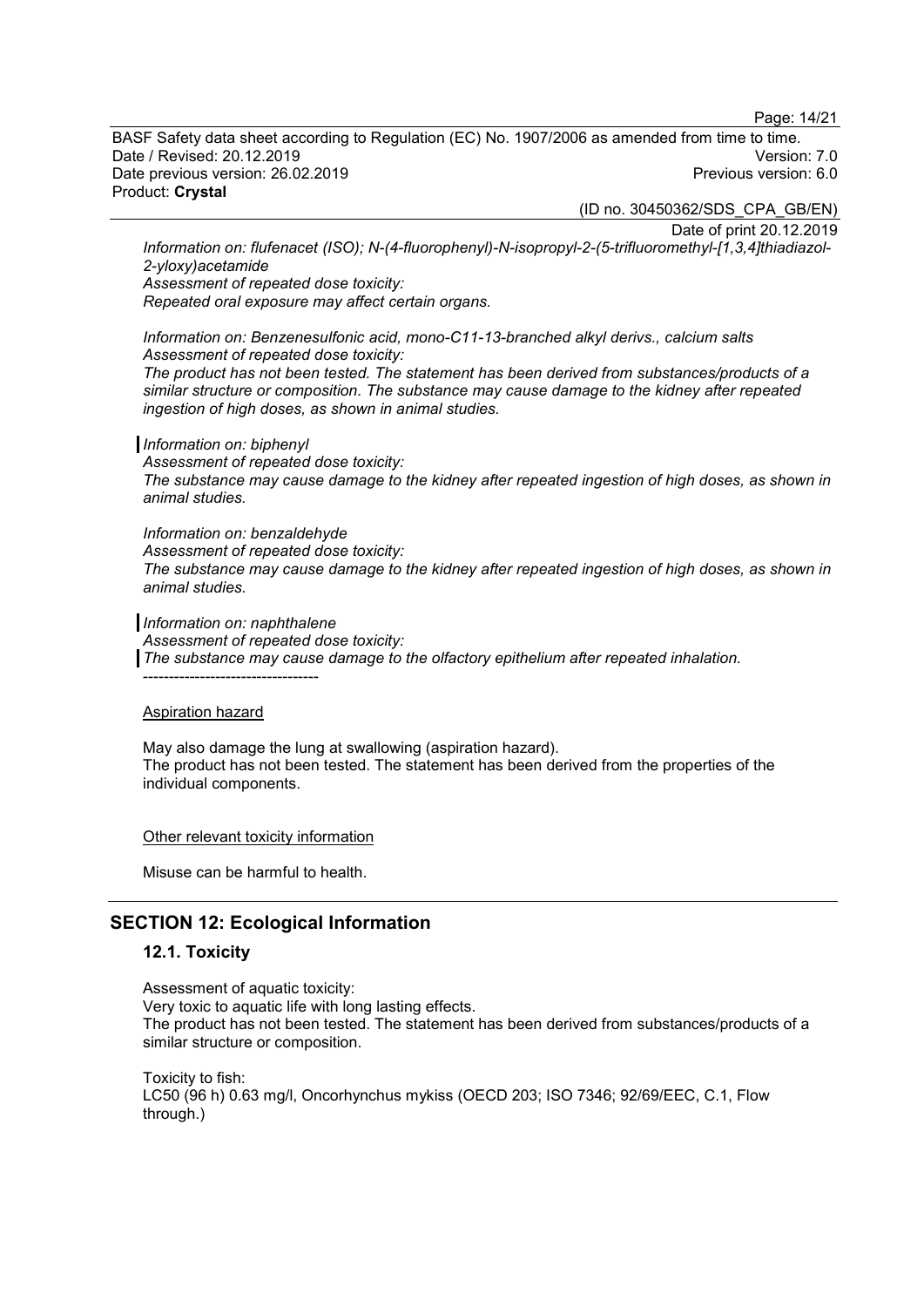Page: 15/21

BASF Safety data sheet according to Regulation (EC) No. 1907/2006 as amended from time to time. Date / Revised: 20.12.2019 Version: 7.0 Date previous version: 26.02.2019 Product: **Crystal**

> (ID no. 30450362/SDS\_CPA\_GB/EN) Date of print 20.12.2019

Aquatic invertebrates: EC50 (48 h) 5.3 mg/l, Daphnia magna (Directive 92/69/EEC, C.2, static)

Aquatic plants: No observed effect concentration (7 d) 0.0003 mg/l, Lemna gibba (OECD guideline 221, static)

EC50 (7 d) 0.186 mg/l, Lemna gibba (OECD guideline 221, static)

EC50 (7 d) > 0.077 mg/l, Selenastrum capricornutum

Chronic toxicity to aquatic invertebrates: No observed effect concentration (21 d) 0.13 mg/l, Daphnia magna (Flow through.)

## **12.2. Persistence and degradability**

Assessment biodegradation and elimination (H2O): The product has not been tested. The statement has been derived from the properties of the individual components.

*Information on: pendimethalin (ISO); N-(1-ethylpropyl)-2,6-dinitro-3,4-xylidine Assessment biodegradation and elimination (H2O): Not readily biodegradable (by OECD criteria).*

*Information on: flufenacet (ISO); N-(4-fluorophenyl)-N-isopropyl-2-(5-trifluoromethyl-[1,3,4]thiadiazol-2-yloxy)acetamide Assessment biodegradation and elimination (H2O): Not readily biodegradable (by OECD criteria).* ----------------------------------

## **12.3. Bioaccumulative potential**

Assessment bioaccumulation potential: The product has not been tested. The statement has been derived from the properties of the individual components.

*Information on: pendimethalin (ISO); N-(1-ethylpropyl)-2,6-dinitro-3,4-xylidine Bioaccumulation potential: Bioconcentration factor: 3,300 Based on a weight of evidence, the compound will not bioaccumulate.*

*Information on: flufenacet (ISO); N-(4-fluorophenyl)-N-isopropyl-2-(5-trifluoromethyl-[1,3,4]thiadiazol-2-yloxy)acetamide Bioaccumulation potential: Bioconcentration factor: 71 Does not accumulate in organisms.* ----------------------------------

**12.4. Mobility in soil**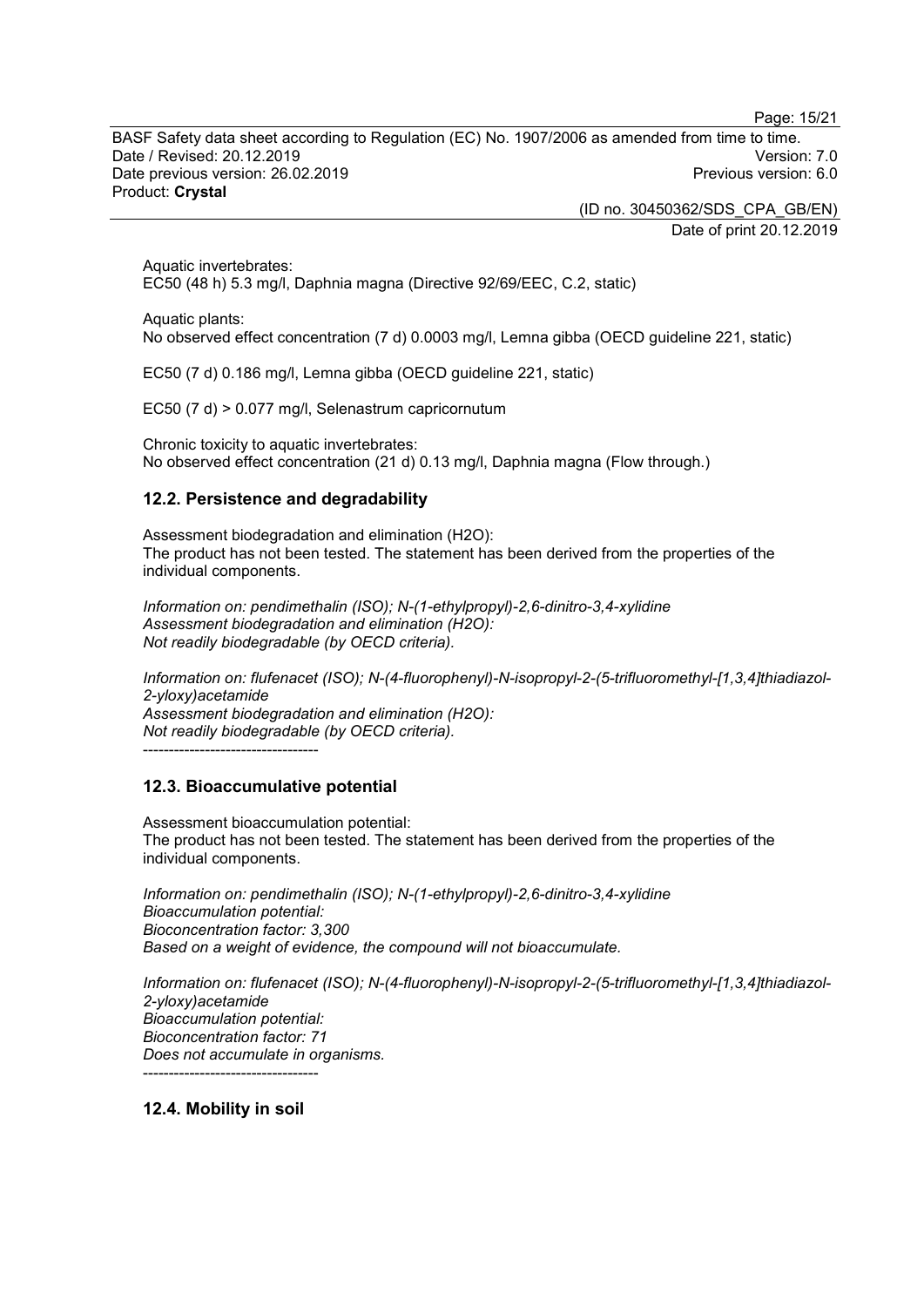Page: 16/21

BASF Safety data sheet according to Regulation (EC) No. 1907/2006 as amended from time to time. Date / Revised: 20.12.2019 Version: 7.0 Date previous version: 26.02.2019 Product: **Crystal**

(ID no. 30450362/SDS\_CPA\_GB/EN)

Date of print 20.12.2019

Assessment transport between environmental compartments: Adsorption in soil: The product has not been tested. The statement has been derived from the properties of the individual components.

*Information on: pendimethalin (ISO); N-(1-ethylpropyl)-2,6-dinitro-3,4-xylidine Assessment transport between environmental compartments: Volatility: The substance will slowly evaporate into the atmosphere from the water surface. Adsorption in soil: Following exposure to soil, adsorption to solid soil particles is probable, therefore contamination of groundwater is not expected.*

*Information on: flufenacet (ISO); N-(4-fluorophenyl)-N-isopropyl-2-(5-trifluoromethyl-[1,3,4]thiadiazol-2-yloxy)acetamide*

*Assessment transport between environmental compartments: Adsorption in soil: Following exposure to soil, the product trickles away and can - dependant on degradation - be transported to deeper soil areas with larger water loads.* ----------------------------------

## **12.5. Results of PBT and vPvB assessment**

The product does not contain a substance fulfilling the PBT (persistent/bioaccumulative/toxic) criteria or the vPvB (very persistent/very bioaccumulative) criteria.

#### **12.6. Other adverse effects**

The product does not contain substances that are listed in Regulation (EC) 1005/2009 on substances that deplete the ozone layer.

#### **12.7. Additional information**

Other ecotoxicological advice: Do not discharge product into the environment without control.

## **SECTION 13: Disposal Considerations**

#### **13.1. Waste treatment methods**

Must be disposed of or incinerated in accordance with local regulations.

The UK Environmental Protection (Duty of Care) Regulations (EP) and amendments should be noted (United Kingdom).

This product and any uncleaned containers must be disposed of as hazardous waste in accordance with the 2005 Hazardous Waste Regulations and amendments (United Kingdom)

Contaminated packaging:

Contaminated packaging should be emptied as far as possible and disposed of in the same manner as the substance/product.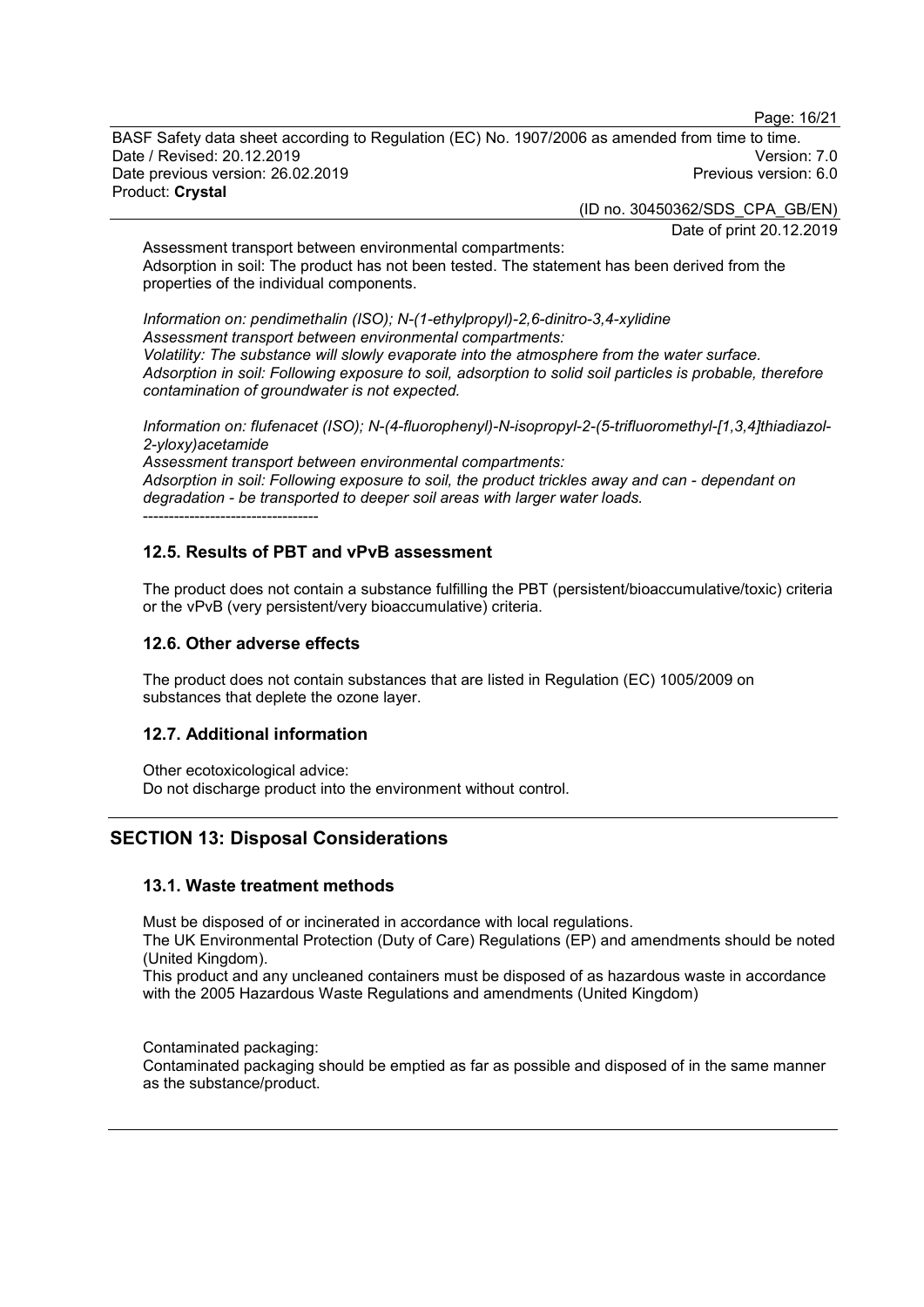Page: 17/21

BASF Safety data sheet according to Regulation (EC) No. 1907/2006 as amended from time to time. Date / Revised: 20.12.2019<br>
Date previous version: 26.02.2019<br>
Previous version: 6.0 Date previous version: 26.02.2019 Product: **Crystal**

> (ID no. 30450362/SDS\_CPA\_GB/EN) Date of print 20.12.2019

## **SECTION 14: Transport Information**

## **Land transport**

ADR

| UN number<br>UN proper shipping name:<br>Transport hazard class(es):<br>Packing group:<br>Environmental hazards:<br>Special precautions for<br>user: | <b>UN3082</b><br>ENVIRONMENTALLY HAZARDOUS SUBSTANCE, LIQUID,<br>N.O.S. (contains PENDIMETHALIN, SOLVENT NAPHTHA)<br>9, EHSM<br>Ш<br>yes<br>None known              |
|------------------------------------------------------------------------------------------------------------------------------------------------------|---------------------------------------------------------------------------------------------------------------------------------------------------------------------|
| <b>RID</b>                                                                                                                                           |                                                                                                                                                                     |
| UN number<br>UN proper shipping name:<br>Transport hazard class(es):<br>Packing group:<br>Environmental hazards:<br>Special precautions for<br>user: | <b>UN3082</b><br>ENVIRONMENTALLY HAZARDOUS SUBSTANCE, LIQUID,<br>N.O.S. (contains PENDIMETHALIN, SOLVENT NAPHTHA)<br>9, EHSM<br>$\mathbf{III}$<br>ves<br>None known |
| Inland waterway transport<br><b>ADN</b>                                                                                                              |                                                                                                                                                                     |
| UN number<br>UN proper shipping name:                                                                                                                | <b>UN3082</b><br>ENVIRONMENTALLY HAZARDOUS SUBSTANCE, LIQUID,<br>N.O.S. (contains PENDIMETHALIN, SOLVENT NAPHTHA)                                                   |
| Transport hazard class(es):<br>Packing group:<br>Environmental hazards:<br>Special precautions for<br>user:                                          | 9, EHSM<br>$\mathbf{III}$<br>yes<br>None known                                                                                                                      |
| Transport in inland waterway vessel                                                                                                                  |                                                                                                                                                                     |

Not evaluated

#### **Sea transport**

IMDG UN number: UN 3082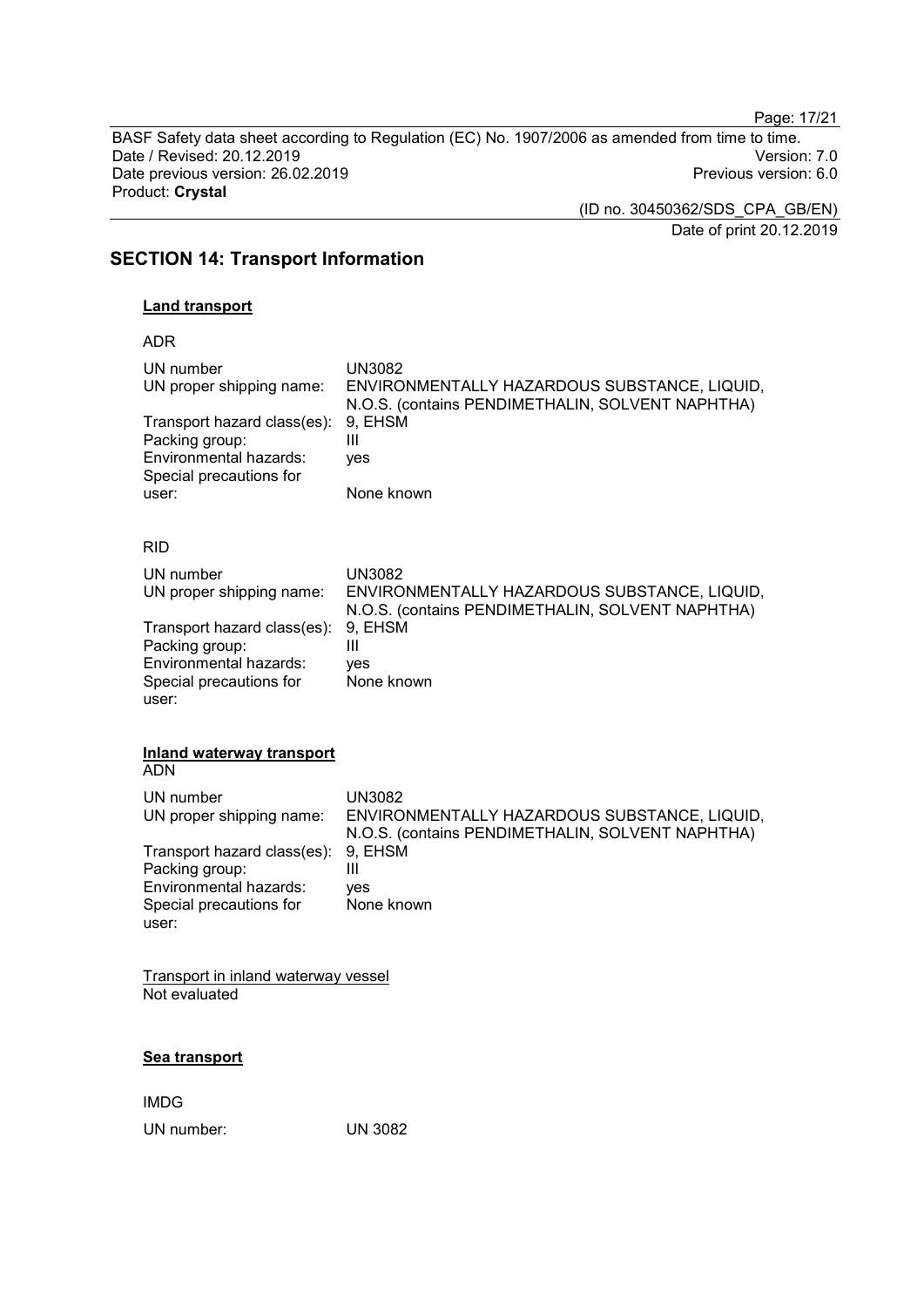Page: 18/21

BASF Safety data sheet according to Regulation (EC) No. 1907/2006 as amended from time to time. Date / Revised: 20.12.2019 Version: 7.0 Date previous version: 26.02.2019 Product: **Crystal**

(ID no. 30450362/SDS\_CPA\_GB/EN)

Date of print 20.12.2019

|                                     | $D$ alo VI print $L_{\rm V}$ . 12.               |
|-------------------------------------|--------------------------------------------------|
| UN proper shipping name:            | ENVIRONMENTALLY HAZARDOUS SUBSTANCE, LIQUID,     |
|                                     | N.O.S. (contains PENDIMETHALIN, SOLVENT NAPHTHA) |
| Transport hazard class(es): 9, EHSM |                                                  |
| Packing group:                      | Ш                                                |
| Environmental hazards:              | ves                                              |
|                                     | Marine pollutant: YES                            |
| Special precautions for             | None known                                       |
| user:                               |                                                  |

#### **Air transport**

#### IATA/ICAO

| UN number:                          | <b>UN 3082</b>                                   |
|-------------------------------------|--------------------------------------------------|
| UN proper shipping name:            | ENVIRONMENTALLY HAZARDOUS SUBSTANCE, LIQUID,     |
|                                     | N.O.S. (contains PENDIMETHALIN, SOLVENT NAPHTHA) |
| Transport hazard class(es): 9, EHSM |                                                  |
| Packing group:                      |                                                  |
| Environmental hazards:              | ves                                              |
| Special precautions for             | None known                                       |
| user:                               |                                                  |

### **14.1. UN number**

See corresponding entries for "UN number" for the respective regulations in the tables above.

#### **14.2. UN proper shipping name**

See corresponding entries for "UN proper shipping name" for the respective regulations in the tables above.

## **14.3. Transport hazard class(es)**

See corresponding entries for "Transport hazard class(es)" for the respective regulations in the tables above.

#### **14.4. Packing group**

See corresponding entries for "Packing group" for the respective regulations in the tables above.

#### **14.5. Environmental hazards**

See corresponding entries for "Environmental hazards" for the respective regulations in the tables above.

#### **14.6. Special precautions for user**

See corresponding entries for "Special precautions for user" for the respective regulations in the tables above.

## **14.7. Transport in bulk according to Annex II of MARPOL and the IBC Code**

Regulation: Not evaluated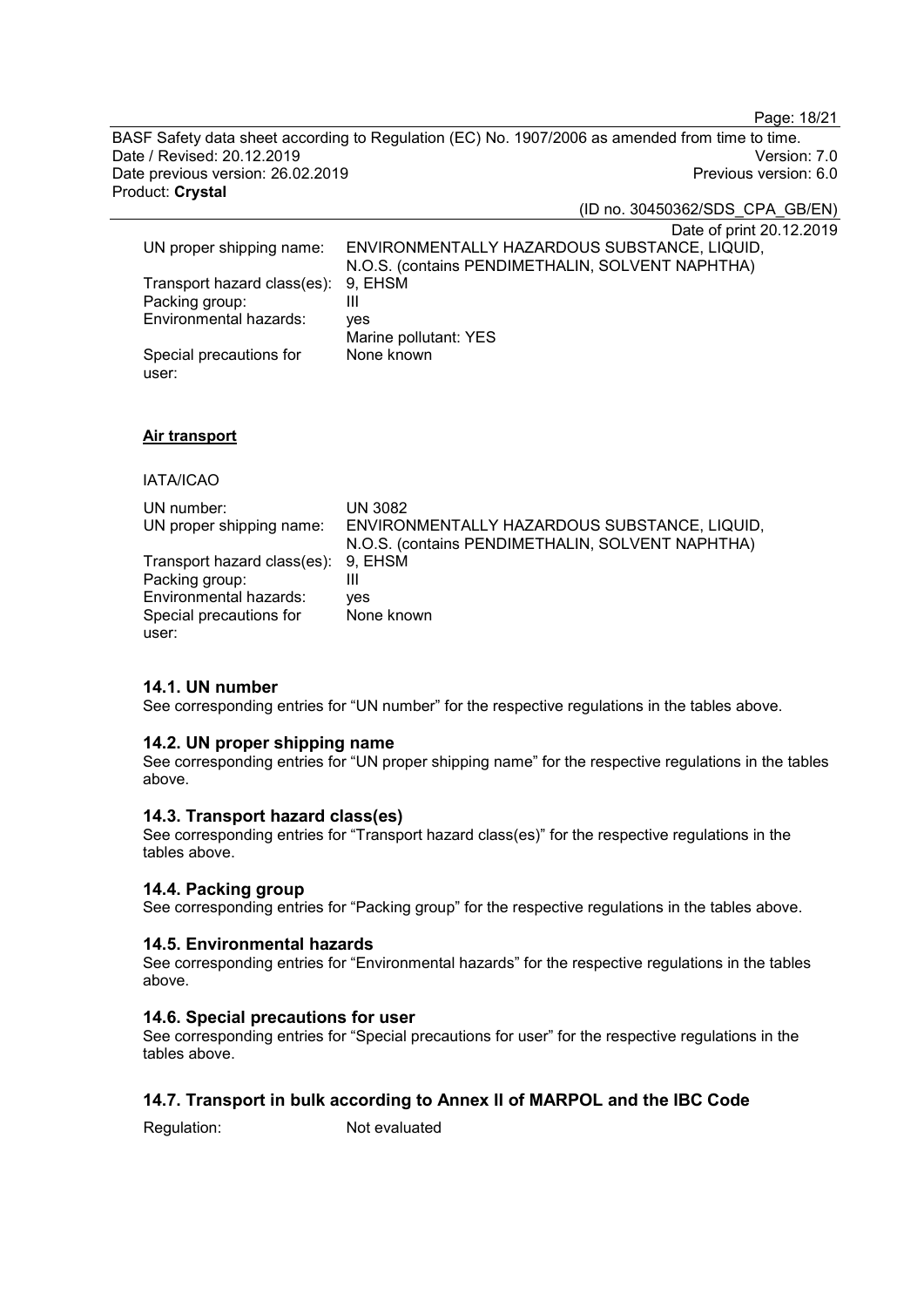Page: 19/21

BASF Safety data sheet according to Regulation (EC) No. 1907/2006 as amended from time to time. Date / Revised: 20.12.2019 Version: 7.0 Date previous version: 26.02.2019 Product: **Crystal**

> (ID no. 30450362/SDS\_CPA\_GB/EN) Date of print 20.12.2019

| Shipment approved:  | Not evaluated |
|---------------------|---------------|
| Pollution name:     | Not evaluated |
| Pollution category: | Not evaluated |
| Ship Type:          | Not evaluated |
|                     |               |

#### **Further information**

This product is subject to the most recent edition of "The Carriage of Dangerous Goods and Use of Transportable Pressure Equipment Regulations" and their amendments (United Kingdom).

## **SECTION 15: Regulatory Information**

## **15.1. Safety, health and environmental regulations/legislation specific for the substance or mixture**

Prohibitions, Restrictions and Authorizations

Annex XVII of Regulation (EC) No 1907/2006: Number on List: 3

Directive 2012/18/EU - Control of Major Accident Hazards involving dangerous substances (EU): List entry in regulation: E1

This product is classified under the European CLP Regulation. (United Kingdom) The data should be considered when making any assessment under the Control of Substances Hazardous to Health Regulations (COSHH), and related guidance, for example, 'COSHH Essentials' (United Kingdom).

This product may be subject to the Control of Major Accident Hazards Regulations (COMAH), and amendments if specific threshold tonnages are exceeded (United Kingdom).

If other regulatory information applies that is not already provided elsewhere in this safety data sheet, then it is described in this subsection.

#### **15.2. Chemical Safety Assessment**

Advice on product handling can be found in sections 7 and 8 of this safety data sheet.

## **SECTION 16: Other Information**

For proper and safe use of this product, please refer to the approval conditions laid down on the product label.

Full text of the classifications, including the hazard classes and the hazard statements, if mentioned in section 2 or 3:

| Asp. Tox.         | Aspiration hazard                              |
|-------------------|------------------------------------------------|
| Acute Tox.        | Acute toxicity                                 |
| Skin Corr./Irrit. | Skin corrosion/irritation                      |
| Aquatic Acute     | Hazardous to the aquatic environment - acute   |
| Aquatic Chronic   | Hazardous to the aquatic environment - chronic |
|                   |                                                |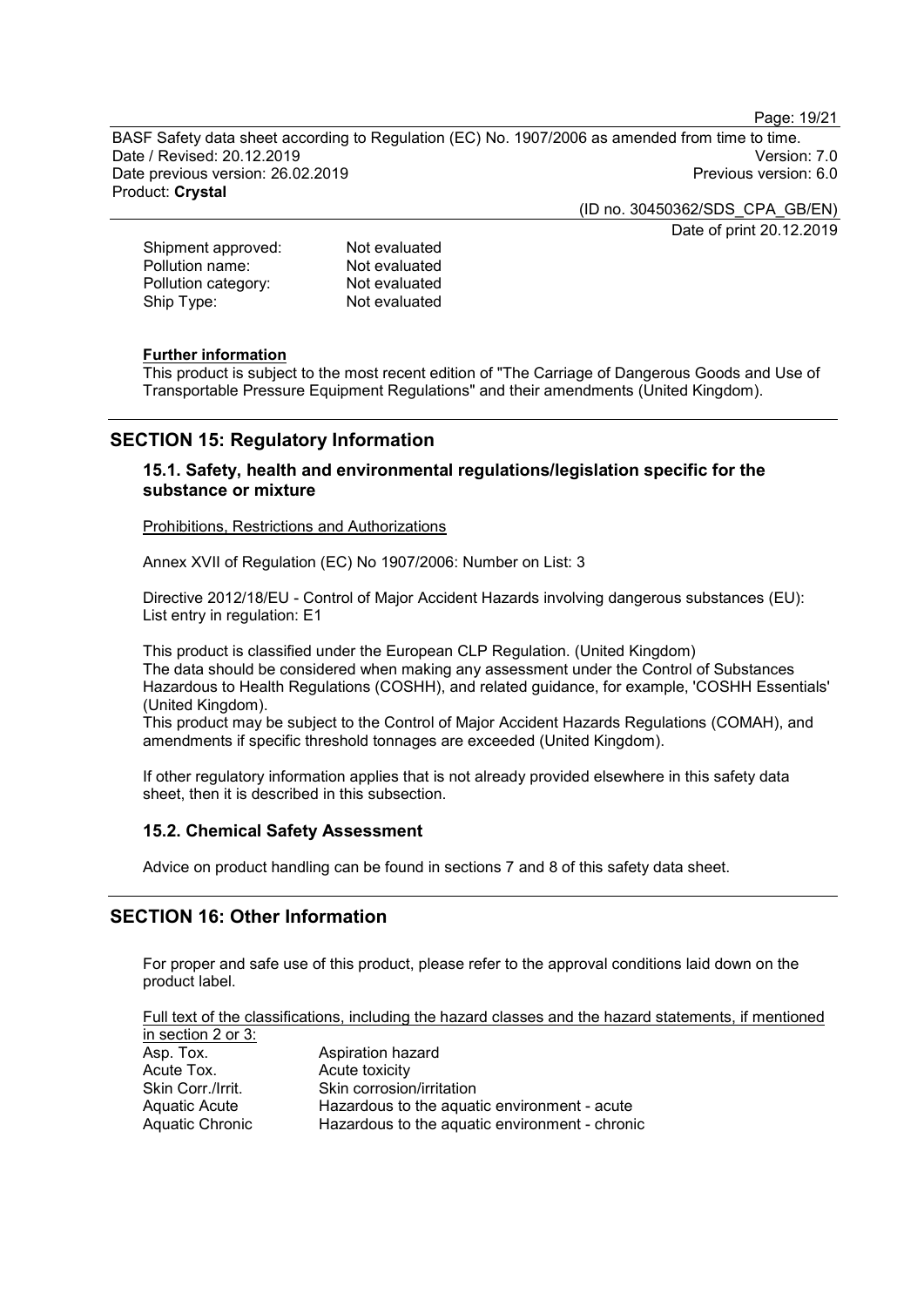Page: 20/21

BASF Safety data sheet according to Regulation (EC) No. 1907/2006 as amended from time to time. Date / Revised: 20.12.2019 Version: 7.0 Date previous version: 26.02.2019 Product: **Crystal**

(ID no. 30450362/SDS\_CPA\_GB/EN)

Date of print 20.12.2019

| Skin Sens.       | Skin sensitization                                                  |
|------------------|---------------------------------------------------------------------|
| <b>STOT RE</b>   | Specific target organ toxicity - repeated exposure                  |
| Eye Dam./Irrit.  | Serious eye damage/eye irritation                                   |
| STOT SE          | Specific target organ toxicity - single exposure                    |
| Flam. Liq.       | Flammable liquids                                                   |
| Flam. Sol.       | Flammable solids                                                    |
| Carc.            | Carcinogenicity                                                     |
| H315             | Causes skin irritation.                                             |
| H302             | Harmful if swallowed.                                               |
| H304             | May be fatal if swallowed and enters airways.                       |
| H400             | Very toxic to aquatic life.                                         |
| H410             | Very toxic to aquatic life with long lasting effects.               |
| <b>EUH401</b>    | To avoid risks to human health and the environment, comply with the |
|                  | instructions for use.                                               |
| H317             | May cause an allergic skin reaction.                                |
| H373             | May cause damage to organs (peripheral nervous system) through      |
|                  | prolonged or repeated exposure.                                     |
| H411             | Toxic to aquatic life with long lasting effects.                    |
| H318             | Causes serious eye damage.                                          |
| H312             | Harmful in contact with skin.                                       |
| H319             | Causes serious eye irritation.                                      |
| H335             | May cause respiratory irritation.                                   |
| H <sub>226</sub> | Flammable liquid and vapour.                                        |
| H336             | May cause drowsiness or dizziness.                                  |
| H <sub>228</sub> | Flammable solid.                                                    |
| H351             | Suspected of causing cancer.                                        |
| <b>EUH066</b>    | Repeated exposure may cause skin dryness or cracking.               |

#### Abbreviations

ADR = The European Agreement concerning the International Carriage of Dangerous Goods by Road. ADN = The European Agreement concerning the International Carriage of Dangerous Goods by Inland waterways. ATE = Acute Toxicity Estimates. CAO = Cargo Aircraft Only. CAS = Chemical Abstract Service. CLP = Classification, Labelling and Packaging of substances and mixtures. DIN = German national organization for standardization. DNEL = Derived No Effect Level. EC50 = Effective concentration median for 50% of the population. EC = European Community. EN = European Standards. IARC = International Agency for Research on Cancer. IATA = International Air Transport Association. IBC-Code = Intermediate Bulk Container code. IMDG = International Maritime Dangerous Goods Code. ISO = International Organization for Standardization. STEL = Short-Term Exposure Limit. LC50 = Lethal concentration median for 50% of the population. LD50 = Lethal dose median for 50% of the population. TLV = Threshold Limit Value. MARPOL = The International Convention for the Prevention of Pollution from Ships. NEN = Dutch Norm. NOEC = No Observed Effect Concentration. OEL = Occupational Exposure Limit. OECD = Organization for Economic Cooperation and Development. PBT = Persistent, Bioaccumulative and Toxic. PNEC = Predicted No Effect Level. PPM = Parts per million. RID = The European Agreement concerning the International Carriage of Dangerous Goods by Rail. TWA = Time Weight Average. UN-number = UN number at transport. vPvB = very Persistent and very Bioaccumulative.

The data contained in this safety data sheet are based on our current knowledge and experience and describe the product only with regard to safety requirements. This safety data sheet is neither a Certificate of Analysis (CoA) nor technical data sheet and shall not be mistaken for a specification